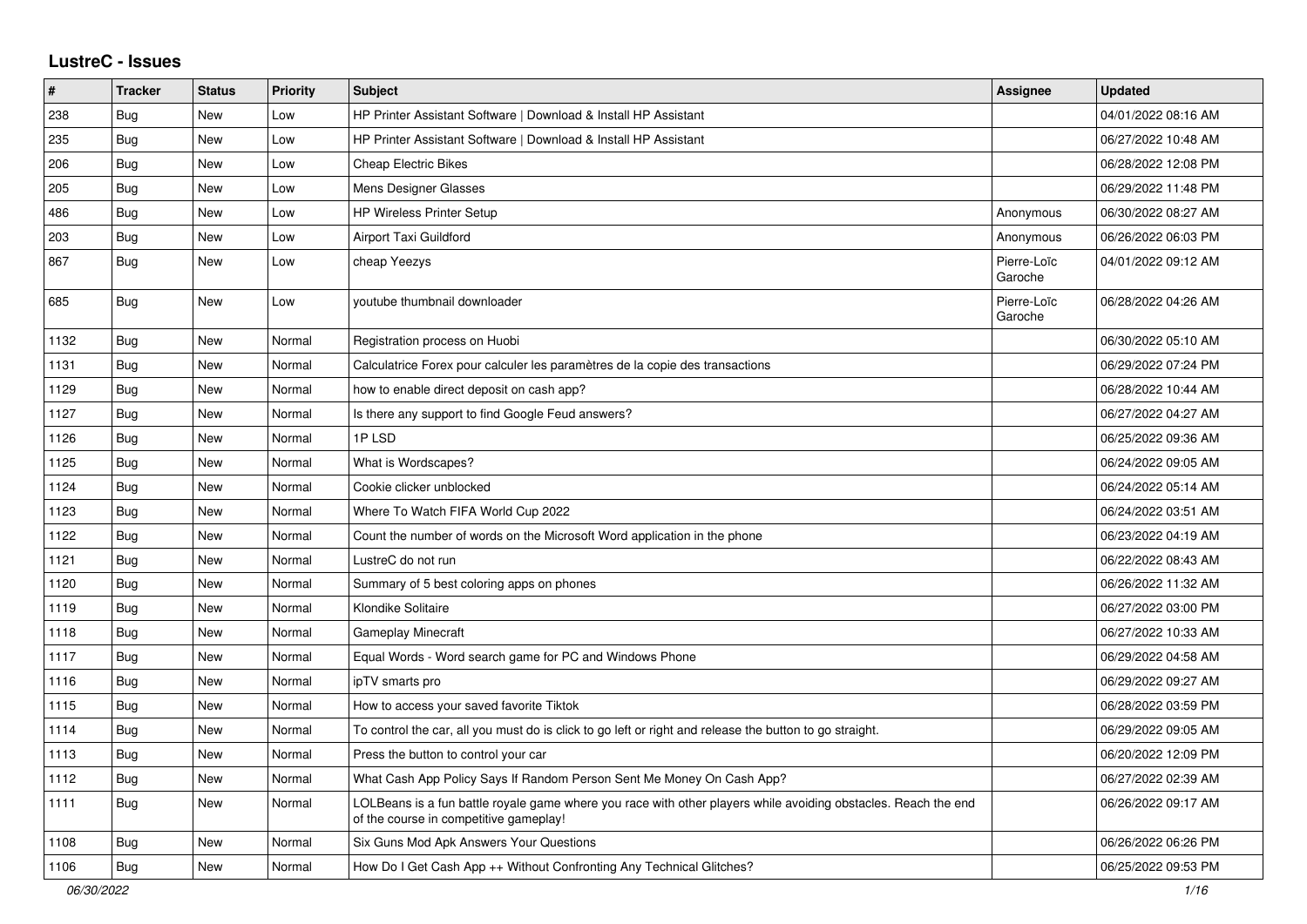| $\vert$ # | <b>Tracker</b> | <b>Status</b> | <b>Priority</b> | Subject                                                     | <b>Assignee</b> | <b>Updated</b>      |
|-----------|----------------|---------------|-----------------|-------------------------------------------------------------|-----------------|---------------------|
| 1104      | <b>Bug</b>     | New           | Normal          | Idle game fix bug                                           |                 | 06/26/2022 06:52 PM |
| 1103      | Bug            | New           | Normal          | Idle game fix bug                                           |                 | 06/25/2022 09:08 PM |
| 1102      | Bug            | New           | Normal          | Charlottesville Travel Guide?                               |                 | 06/26/2022 07:44 AM |
| 1101      | <b>Bug</b>     | New           | Normal          | How to Delete Cash App History at once?                     |                 | 06/27/2022 01:33 PM |
| 1098      | Bug            | <b>New</b>    | Normal          | Life of a Fisherman                                         |                 | 06/26/2022 05:16 PM |
| 1097      | Bug            | New           | Normal          | Race and experience new life.                               |                 | 06/26/2022 04:22 PM |
| 1096      | Bug            | New           | Normal          | Race and experience new life.                               |                 | 06/26/2022 06:07 PM |
| 1094      | Bug            | New           | Normal          | What time does direct deposit hit Cash App?                 |                 | 06/14/2022 03:27 PM |
| 1092      | Bug            | New           | Normal          | Ellison Estate Vineyard                                     |                 | 06/20/2022 12:03 PM |
| 1091      | Bug            | <b>New</b>    | Normal          | Find family fun indoors and outdoors in the Jungfrau Region |                 | 06/14/2022 09:33 AM |
| 1090      | Bug            | New           | Normal          | Pay Someone To Do My Assignment                             |                 | 06/11/2022 03:15 PM |
| 1089      | <b>Bug</b>     | New           | Normal          | Pay Someone To Do My Assignment                             |                 | 06/15/2022 04:44 AM |
| 1087      | Bug            | New           | Normal          | How do new writers start out?                               |                 | 06/29/2022 10:43 AM |
| 1084      | Bug            | New           | Normal          | <b>Trippie Redd</b>                                         |                 | 06/11/2022 09:05 AM |
| 1083      | Bug            | New           | Normal          | coin base review                                            |                 | 06/11/2022 09:13 AM |
| 1082      | <b>Bug</b>     | New           | Normal          | Reset chime bank password without phone number              |                 | 06/15/2022 11:56 AM |
| 1080      | <b>Bug</b>     | New           | Normal          | How to use Math Wallet   Nexo wallet   CoinTiger Exchange   |                 | 06/15/2022 11:56 AM |
| 1079      | Bug            | <b>New</b>    | Normal          | How to get cheap psychology assignment?                     |                 | 06/15/2022 06:00 AM |
| 1078      | <b>Bug</b>     | New           | Normal          | What Bank Is Cash App On Plaid? Find Clarity And Assistance |                 | 06/15/2022 11:56 AM |
| 1077      | Bug            | New           | Normal          | Les excellentes façons d'utiliser ces images                |                 | 06/29/2022 12:54 PM |
| 1076      | Bug            | New           | Normal          | DedicatedHosting4u                                          |                 | 06/11/2022 09:15 AM |
| 1073      | Bug            | New           | Normal          | Cricut Design Space                                         |                 | 06/07/2022 09:34 PM |
| 1072      | Bug            | <b>New</b>    | Normal          | ij.start canon                                              |                 | 06/21/2022 06:56 PM |
| 1071      | Bug            | New           | Normal          | Cinema HD Review - Cinemahdv2.net                           |                 | 06/21/2022 06:54 PM |
| 1069      | <b>Bug</b>     | New           | Normal          | how to get cash app support phone number 24*7 available     |                 | 06/29/2022 05:37 PM |
| 1068      | Bug            | New           | Normal          | 123.hp.com/laserjet                                         |                 | 05/31/2022 12:22 PM |
| 1067      | <b>Bug</b>     | New           | Normal          | Cricut.com/setup                                            |                 | 05/31/2022 12:19 PM |
| 1065      | <b>Bug</b>     | New           | Normal          | The top foreign language training game in 2022              |                 | 06/07/2022 04:05 AM |
| 1063      | Bug            | New           | Normal          | 123.hp.com/laserjet                                         |                 | 05/28/2022 12:27 PM |
| 1062      | <b>Bug</b>     | New           | Normal          | Cricut.com/setup                                            |                 | 05/28/2022 12:26 PM |
| 1061      | Bug            | New           | Normal          | Cricut.com/setup                                            |                 | 05/28/2022 12:24 PM |
| 1060      | <b>Bug</b>     | New           | Normal          | How to Use Panda Helper to Speed Up Your iOS                |                 | 05/28/2022 09:12 AM |
| 1059      | <b>Bug</b>     | New           | Normal          | 123.hp.com/laserjet                                         |                 | 05/28/2022 08:29 AM |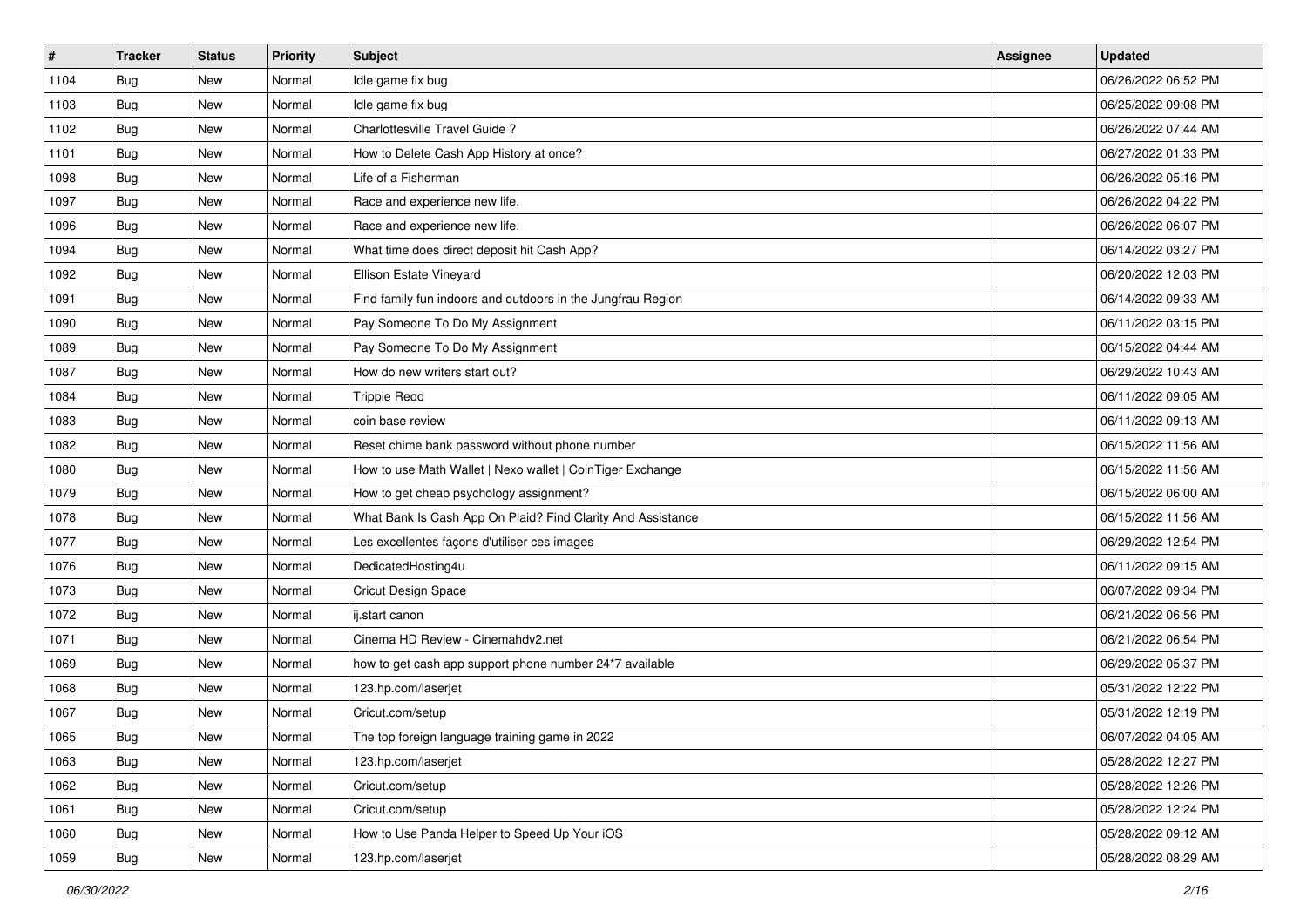| $\vert$ # | <b>Tracker</b> | <b>Status</b> | <b>Priority</b> | Subject                                                                  | <b>Assignee</b> | <b>Updated</b>      |
|-----------|----------------|---------------|-----------------|--------------------------------------------------------------------------|-----------------|---------------------|
| 1058      | <b>Bug</b>     | New           | Normal          | Cricut.com/setup                                                         |                 | 05/28/2022 08:28 AM |
| 1057      | Bug            | New           | Normal          | <b>CCPlay Education Edition APK</b>                                      |                 | 06/07/2022 04:07 AM |
| 1053      | Bug            | New           | Normal          | Game Geometry Dash                                                       |                 | 05/26/2022 11:30 AM |
| 1052      | Bug            | New           | Normal          | Build Now GG is a new battle royale game.                                |                 | 05/26/2022 04:24 AM |
| 1051      | Bug            | New           | Normal          | Dental Supplies USA                                                      |                 | 06/11/2022 09:20 PM |
| 1048      | Bug            | New           | Normal          | So zeigen Sie ein Instagram-Profilbild an und vergrößern es              |                 | 05/25/2022 06:56 AM |
| 1046      | Bug            | New           | Normal          | 123.hp.com/laserjet                                                      |                 | 05/24/2022 10:46 AM |
| 1045      | <b>Bug</b>     | New           | Normal          | Cricut.com/setup                                                         |                 | 05/24/2022 10:45 AM |
| 1044      | Bug            | New           | Normal          | Can I Disapprove If Random Person Sent Me Money On Cash App?             |                 | 05/26/2022 03:51 PM |
| 1043      | Bug            | New           | Normal          | What Is The Right Way To Troubleshoot Cash App Transfer Failed Problems? |                 | 05/25/2022 01:16 PM |
| 1042      | Bug            | New           | Normal          | How to set up direct deposit on cash app?                                |                 | 05/25/2022 01:17 PM |
| 1041      | Bug            | New           | Normal          | Count words in Word on the computer                                      |                 | 05/27/2022 02:16 PM |
| 1040      | Bug            | New           | Normal          | thabet                                                                   |                 | 05/19/2022 08:05 PM |
| 1039      | Bug            | New           | Normal          | How to Get Tickmill Bonuses for Free                                     |                 | 05/26/2022 05:43 PM |
| 1036      | <b>Bug</b>     | New           | Normal          | <b>VPS Material</b>                                                      |                 | 05/18/2022 09:34 PM |
| 1034      | Bug            | New           | Normal          | Download Teaching Feeling For Android                                    |                 | 05/20/2022 09:25 AM |
| 1033      | <b>Bug</b>     | New           | Normal          | The best slope 2 online games to play right now                          |                 | 05/17/2022 10:55 AM |
| 1032      | Bug            | New           | Normal          | How To Play The Wordle Game                                              |                 | 05/17/2022 10:37 AM |
| 1031      | Bug            | New           | Normal          | <b>IAFT Traders Union</b>                                                |                 | 05/16/2022 03:14 PM |
| 1030      | Bug            | New           | Normal          | <b>IAFT Traders Union</b>                                                |                 | 05/16/2022 03:13 PM |
| 1029      | Bug            | New           | Normal          | 5 Reasons Why People Love Coloring Pages?                                |                 | 05/16/2022 11:53 AM |
| 1028      | Bug            | New           | Normal          | The Best Free Online Game to Play with Friends                           |                 | 05/16/2022 05:00 AM |
| 1027      | Bug            | New           | Normal          | Word hurdle: Viral and Fun Online Game                                   |                 | 06/25/2022 06:13 PM |
| 1026      | Bug            | New           | Normal          | New Puzzle Game for All Age - Dordle                                     |                 | 06/25/2022 06:17 PM |
| 1025      | Bug            | New           | Normal          | how to change the logo in wordpress                                      |                 | 06/25/2022 06:20 PM |
| 1024      | Bug            | New           | Normal          | How to choose the right broker                                           |                 | 06/25/2022 06:23 PM |
| 1023      | <b>Bug</b>     | New           | Normal          | Questions That Are Typically Asked About Trap The Cat                    |                 | 05/14/2022 03:51 AM |
| 1022      | I Bug          | New           | Normal          | 123.hp.com/laserjet                                                      |                 | 05/13/2022 01:25 PM |
| 1021      | Bug            | New           | Normal          | Cricut.com/setup                                                         |                 | 05/26/2022 12:21 AM |
| 1020      | Bug            | New           | Normal          | Cricut.com/setup                                                         |                 | 05/13/2022 11:14 AM |
| 1019      | Bug            | New           | Normal          | Cricut.com/setup                                                         |                 | 05/13/2022 11:13 AM |
| 1018      | <b>Bug</b>     | New           | Normal          | So erhalten Sie ein kostenloses Hörbuch                                  |                 | 06/29/2022 11:27 AM |
| 1016      | <b>Bug</b>     | New           | Normal          | Klondike Solitaire                                                       |                 | 05/12/2022 09:03 AM |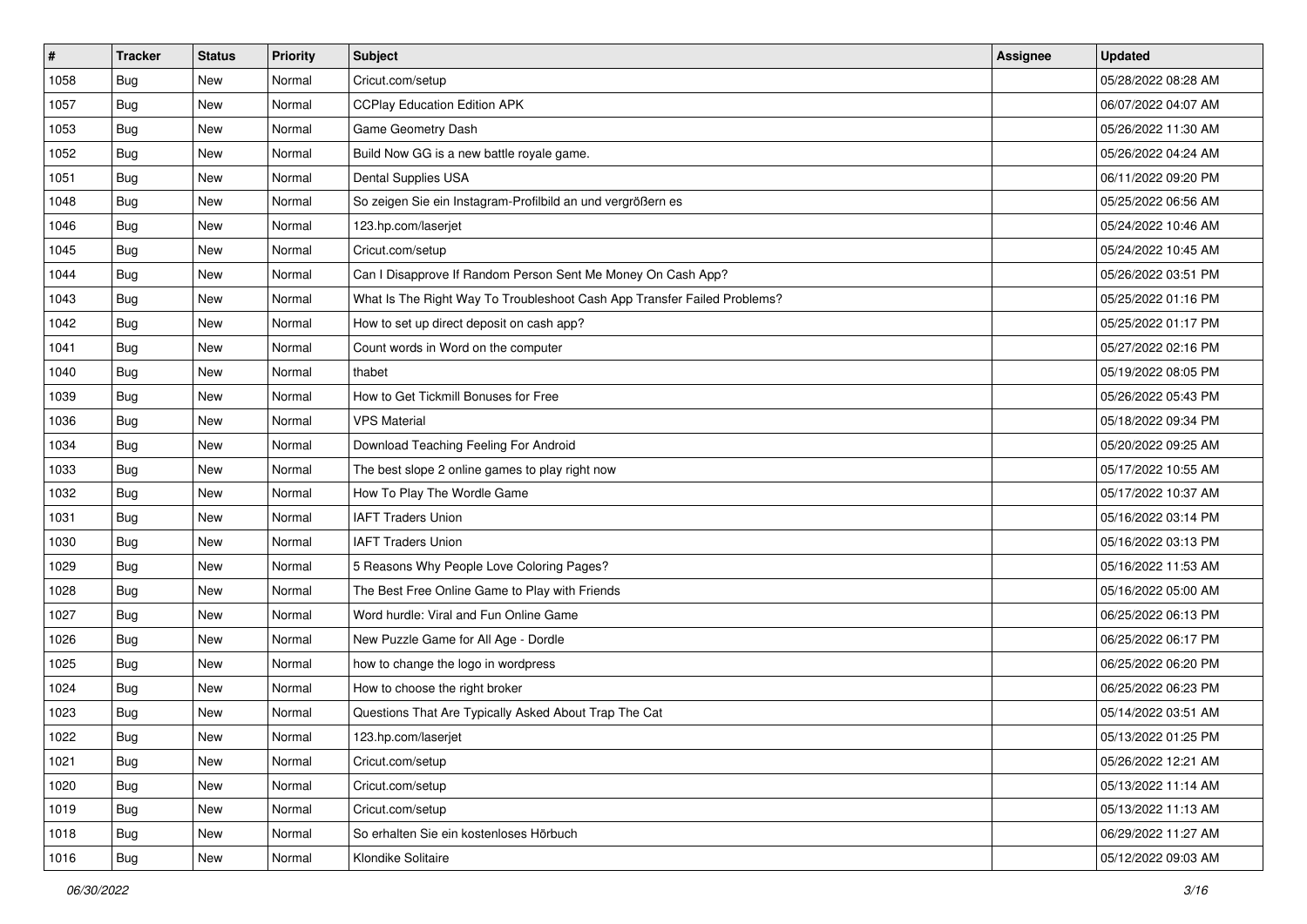| $\vert$ # | <b>Tracker</b> | <b>Status</b> | <b>Priority</b> | Subject                                                                    | <b>Assignee</b> | <b>Updated</b>      |
|-----------|----------------|---------------|-----------------|----------------------------------------------------------------------------|-----------------|---------------------|
| 1015      | <b>Bug</b>     | New           | Normal          | Is it possible to send books for free?                                     |                 | 05/11/2022 04:05 PM |
| 1014      | Bug            | New           | Normal          | how to get chime routing and account number ? chime routing number florida |                 | 05/11/2022 12:42 PM |
| 1013      | Bug            | New           | Normal          | ij.start canon                                                             |                 | 05/11/2022 11:31 AM |
| 1012      | <b>Bug</b>     | New           | Normal          | Cricut.com/setup                                                           |                 | 05/11/2022 11:30 AM |
| 1011      | Bug            | <b>New</b>    | Normal          | Summary of 10 best coloring apps on phones                                 |                 | 05/11/2022 10:58 AM |
| 1009      | Bug            | New           | Normal          | How to change routing number on Cash App?                                  |                 | 05/11/2022 07:13 AM |
| 1008      | Bug            | New           | Normal          | Who was the first black woman to anchor a newscast?                        |                 | 05/10/2022 03:13 PM |
| 1007      | Bug            | New           | Normal          | "ij.start canon                                                            |                 | 05/18/2022 10:40 AM |
| 1006      | <b>Bug</b>     | New           | Normal          | Cricut.com/setup                                                           |                 | 05/10/2022 01:22 PM |
| 1004      | Bug            | <b>New</b>    | Normal          | you get to pinch and drag a man with a very flexible face                  |                 | 05/10/2022 10:59 AM |
| 1002      | Bug            | New           | Normal          | Chemistry Assignment Help                                                  |                 | 06/04/2022 09:58 AM |
| 1001      | Bug            | New           | Normal          | Venmo Keep Saying Error?                                                   |                 | 06/27/2022 02:20 AM |
| 999       | Bug            | <b>New</b>    | Normal          | Is there a way to find Google Feud answers?                                |                 | 06/28/2022 01:27 AM |
| 998       | <b>Bug</b>     | New           | Normal          | Is It Hard to Solve Wordle An                                              |                 | 06/27/2022 12:24 AM |
| 997       | <b>Bug</b>     | New           | Normal          | 123.hp.com/laserjet                                                        |                 | 06/28/2022 09:48 AM |
| 996       | Bug            | New           | Normal          | Cricut.com/setup                                                           |                 | 06/27/2022 07:12 AM |
| 993       | <b>Bug</b>     | New           | Normal          | IO Games Free Online                                                       |                 | 06/26/2022 09:41 AM |
| 992       | Bug            | <b>New</b>    | Normal          | So vergrößern Sie Ihr Instagram-Profilbild                                 |                 | 06/26/2022 11:29 PM |
| 991       | <b>Bug</b>     | New           | Normal          | <b>MDMA MOLLY</b>                                                          |                 | 05/03/2022 12:03 AM |
| 990       | Bug            | New           | Normal          | Mushrooms                                                                  |                 | 06/26/2022 05:41 AM |
| 989       | Bug            | New           | Normal          | Barewoods Wax Cigar                                                        |                 | 06/26/2022 09:19 AM |
| 988       | <b>Bug</b>     | New           | Normal          | <b>Medicinal Mushrooms</b>                                                 |                 | 06/27/2022 09:33 AM |
| 987       | Bug            | <b>New</b>    | Normal          | <b>Medicinal Mushrooms</b>                                                 |                 | 06/27/2022 07:13 PM |
| 985       | Bug            | New           | Normal          | Find out the vitality of Facebook Phone Number:                            |                 | 06/27/2022 05:39 AM |
| 984       | Bug            | New           | Normal          | How to disable, permanently delete Twitter account on phone, PC            |                 | 06/26/2022 08:28 AM |
| 983       | Bug            | New           | Normal          | Finding issue in tekken 3 game?                                            |                 | 06/28/2022 03:26 AM |
| 982       | <b>Bug</b>     | New           | Normal          | Five sites that let you download free scenarios for your iPhone            |                 | 05/07/2022 09:34 PM |
| 981       | <b>Bug</b>     | New           | Normal          | VidMate Mod APK                                                            |                 | 06/28/2022 11:24 AM |
| 980       | Bug            | New           | Normal          | Free Gas Cards for the Unemployed                                          |                 | 06/28/2022 02:54 PM |
| 979       | Bug            | New           | Normal          | Free Gas Cards for the Unemployed                                          |                 | 06/25/2022 09:02 PM |
| 978       | <b>Bug</b>     | New           | Normal          | Delamore Lodge is a place to stay.                                         |                 | 06/27/2022 04:57 AM |
| 977       | <b>Bug</b>     | New           | Normal          | Fans of the Old Country will like this book.                               |                 | 06/26/2022 05:54 AM |
| 975       | <b>Bug</b>     | New           | Normal          | Payback 2 Mod APK                                                          |                 | 05/05/2022 10:56 AM |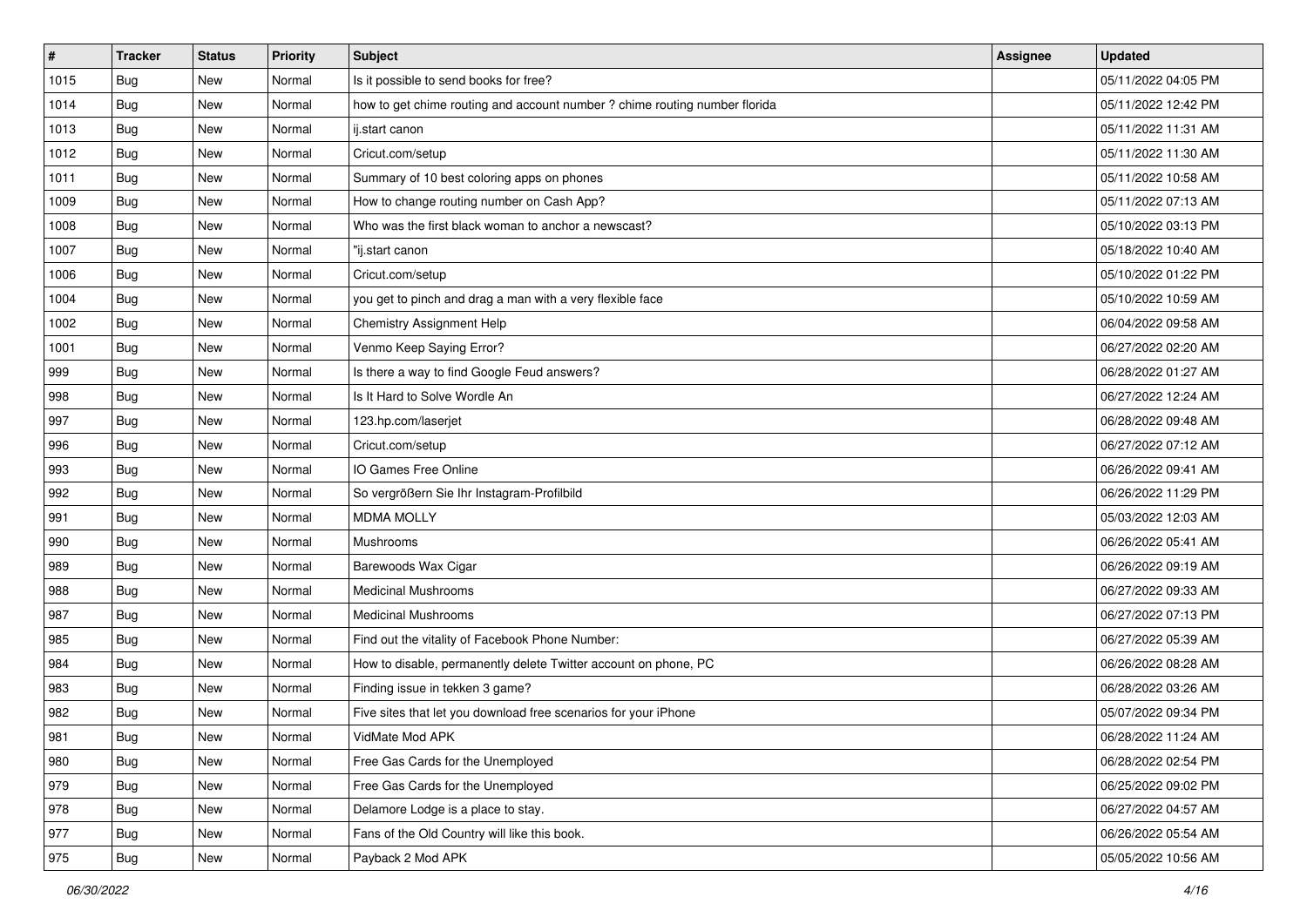| $\vert$ # | <b>Tracker</b> | <b>Status</b> | Priority | Subject                                                                                | <b>Assignee</b> | <b>Updated</b>      |
|-----------|----------------|---------------|----------|----------------------------------------------------------------------------------------|-----------------|---------------------|
| 974       | <b>Bug</b>     | New           | Normal   | Watch NCAA Football Live Streaming Free                                                |                 | 06/26/2022 05:33 PM |
| 972       | Bug            | New           | Normal   | How To Borrow Money From The Cash App? Get To Know About The Same                      |                 | 04/25/2022 07:30 AM |
| 971       | <b>Bug</b>     | New           | Normal   | How Do I Check Balance On Cash App Card With Optimum Ease?                             |                 | 06/27/2022 08:16 PM |
| 970       | <b>Bug</b>     | New           | Normal   | The Amount Of Time Does Cash App Direct Deposit Time Take?                             |                 | 06/26/2022 07:32 PM |
| 969       | <b>Bug</b>     | New           | Normal   | Watch NCAA Football Live Match Free                                                    |                 | 06/28/2022 01:31 PM |
| 966       | Bug            | New           | Normal   | How to Download the Filmes                                                             |                 | 06/27/2022 03:25 AM |
| 965       | <b>Bug</b>     | New           | Normal   | Go with cash app customer service to know where I can load my cash app card            |                 | 06/28/2022 04:30 AM |
| 964       | <b>Bug</b>     | New           | Normal   | Can I Fix Cash App Transfer Failed Issues By Adding Sufficient Funds?                  |                 | 06/26/2022 07:21 AM |
| 962       | <b>Bug</b>     | New           | Normal   | Kostenlose Hörbücher                                                                   |                 | 06/26/2022 10:45 PM |
| 961       | <b>Bug</b>     | New           | Normal   | TeaTv is an Android                                                                    |                 | 06/26/2022 02:02 PM |
| 959       | <b>Bug</b>     | New           | Normal   | Get connected with cash app team-How to get money off cash app at walmart without card |                 | 06/27/2022 08:52 AM |
| 958       | <b>Bug</b>     | New           | Normal   | Avail Cash app support service to know Sutton bank cash app number                     |                 | 06/26/2022 08:46 AM |
| 957       | Bug            | New           | Normal   | From Where I Can Get Cheap Writing Services?                                           |                 | 04/20/2022 05:06 AM |
| 956       | <b>Bug</b>     | New           | Normal   | FNF Free Mods Online                                                                   |                 | 06/25/2022 09:59 PM |
| 954       | <b>Bug</b>     | New           | Normal   | AZ Screen Recorder Mod                                                                 |                 | 06/25/2022 11:24 PM |
| 953       | <b>Bug</b>     | New           | Normal   | Manga Dogs - Read Your Favorite Comics on Your Smartphone                              |                 | 06/27/2022 03:53 PM |
| 952       | <b>Bug</b>     | New           | Normal   | Canon IJ Network Tool                                                                  |                 | 06/26/2022 10:35 AM |
| 951       | <b>Bug</b>     | New           | Normal   | Canon.com/ijsetup                                                                      |                 | 06/27/2022 07:56 PM |
| 950       | <b>Bug</b>     | New           | Normal   | ij.start canon                                                                         |                 | 06/26/2022 04:35 AM |
| 949       | <b>Bug</b>     | New           | Normal   | <b>Educational Games</b>                                                               |                 | 06/15/2022 09:11 PM |
| 948       | <b>Bug</b>     | <b>New</b>    | Normal   | Canon IJ Network Tool                                                                  |                 | 06/27/2022 09:30 PM |
| 947       | <b>Bug</b>     | New           | Normal   | is Disney Now and Disney Plus different?                                               |                 | 04/14/2022 09:53 AM |
| 946       | <b>Bug</b>     | New           | Normal   | What is Plex and Is Plex Legal?                                                        |                 | 06/26/2022 05:23 AM |
| 945       | Bug            | New           | Normal   | TikTok 18 Mod Apk For Your Android                                                     |                 | 04/13/2022 09:32 AM |
| 943       | Bug            | New           | Normal   | ij.start canon                                                                         |                 | 04/13/2022 08:52 AM |
| 942       | Bug            | New           | Normal   | Canon IJ Network Tool                                                                  |                 | 04/13/2022 08:45 AM |
| 941       | <b>Bug</b>     | New           | Normal   | is Disney Now and Disney Plus different?                                               |                 | 06/26/2022 12:10 PM |
| 940       | <b>Bug</b>     | New           | Normal   | What is Plex and Is Plex Legal?                                                        |                 | 06/26/2022 04:50 PM |
| 935       | Bug            | New           | Normal   | MovieBox Pro Apk - Watch Movies and TV Shows on Your Android Phone                     |                 | 06/26/2022 04:11 AM |
| 934       | Bug            | New           | Normal   | MovieBox Pro Apk - Watch Movies and TV Shows on Your Android Phone                     |                 | 05/10/2022 11:01 AM |
| 933       | <b>Bug</b>     | New           | Normal   | How Can I Watch Movies on My Mobile Phone                                              |                 | 06/24/2022 12:55 AM |
| 932       | <b>Bug</b>     | New           | Normal   | The best epic, long-playing PC games will consume days of your life.                   |                 | 05/15/2022 07:44 PM |
| 930       | <b>Bug</b>     | New           | Normal   | The best free games online                                                             |                 | 04/12/2022 09:05 AM |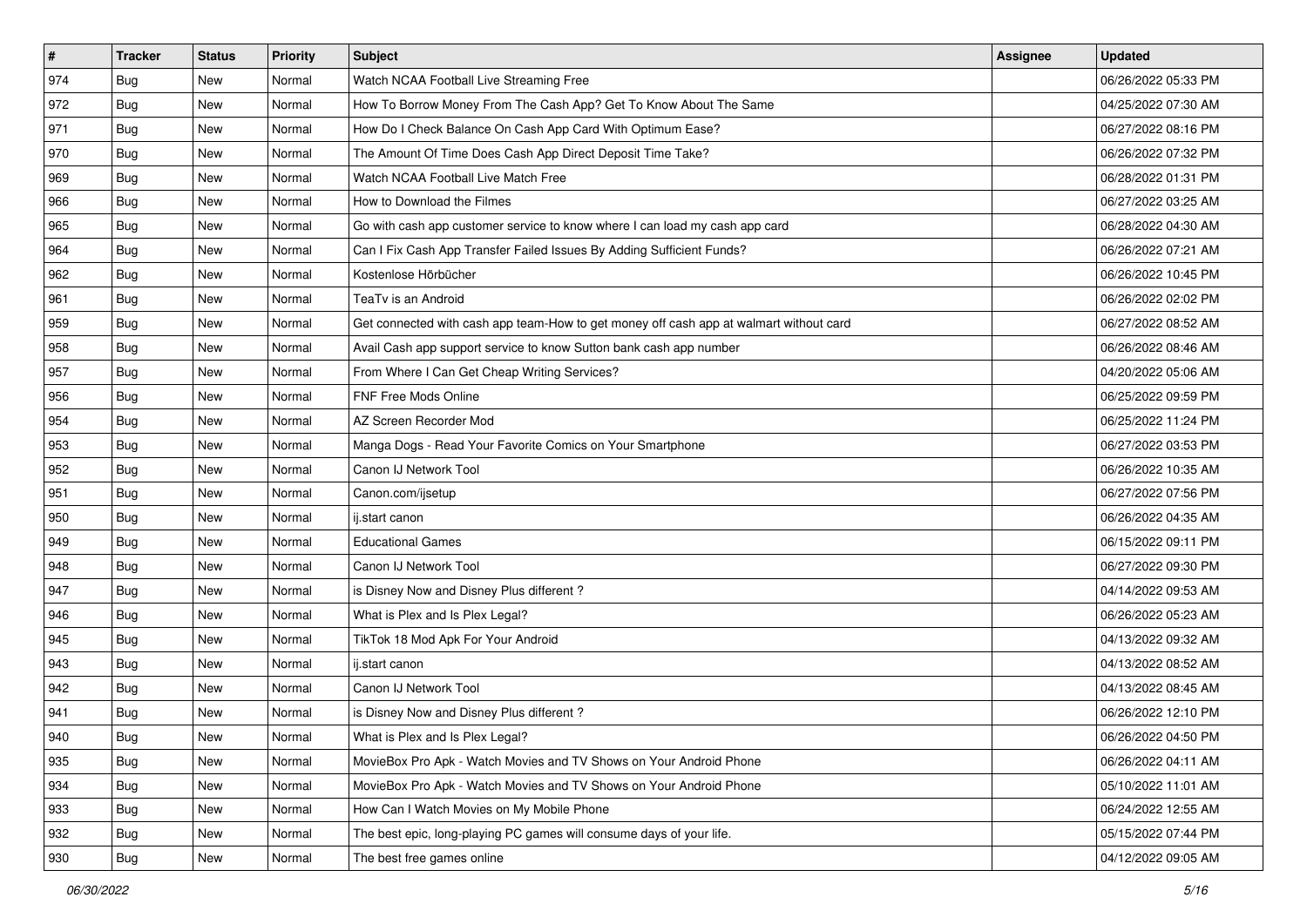| $\vert$ # | <b>Tracker</b> | <b>Status</b> | <b>Priority</b> | Subject                                                                          | Assignee | <b>Updated</b>      |
|-----------|----------------|---------------|-----------------|----------------------------------------------------------------------------------|----------|---------------------|
| 929       | Bug            | New           | Normal          | Canon IJ Network Tool                                                            |          | 04/12/2022 08:32 AM |
| 928       | Bug            | New           | Normal          | How Does Sutton Bank Cash App Customer Service Help In Answering Your Questions? |          | 04/12/2022 11:36 AM |
| 926       | Bug            | <b>New</b>    | Normal          | tavor 7                                                                          |          | 06/22/2022 05:08 PM |
| 925       | Bug            | New           | Normal          | tavor 7                                                                          |          | 06/15/2022 03:45 AM |
| 924       | <b>Bug</b>     | New           | Normal          | buy tec 9                                                                        |          | 04/11/2022 02:54 PM |
| 923       | Bug            | New           | Normal          | frenchies for sale                                                               |          | 04/11/2022 02:35 PM |
| 922       | <b>Bug</b>     | New           | Normal          | Why Is The Need For Assignment Writing Services?                                 |          | 06/29/2022 06:48 PM |
| 921       | Bug            | <b>New</b>    | Normal          | Canon IJ Network Tool                                                            |          | 04/11/2022 09:00 AM |
| 920       | <b>Bug</b>     | New           | Normal          | Where I Can Get Essay Writing Services?                                          |          | 04/11/2022 08:35 AM |
| 918       | <b>Bug</b>     | New           | Normal          | Antivirus for IOS                                                                |          | 06/16/2022 10:36 PM |
| 917       | Bug            | New           | Normal          | Random Person Sent Me Money on Cash App-find solution?                           |          | 04/09/2022 12:32 PM |
| 916       | <b>Bug</b>     | New           | Normal          | How long does it take to write a book?                                           |          | 04/07/2022 12:15 PM |
| 915       | Bug            | <b>New</b>    | Normal          | Finance dissertation writing                                                     |          | 04/07/2022 09:22 AM |
| 914       | Bug            | New           | Normal          | Wordle: how to play fashion games for free?                                      |          | 04/07/2022 08:30 AM |
| 913       | Bug            | New           | Normal          | Canon IJ Network Tool                                                            |          | 04/07/2022 06:21 AM |
| 912       | Bug            | <b>New</b>    | Normal          | Cuphead Mobile Game Review                                                       |          | 06/09/2022 10:14 AM |
| 911       | Bug            | New           | Normal          | Aluminum Windows & Doors                                                         |          | 04/06/2022 08:10 PM |
| 910       | Bug            | <b>New</b>    | Normal          | Each content looks unisize or not formated                                       |          | 04/06/2022 11:21 AM |
| 909       | Bug            | New           | Normal          | Toca Life World APK                                                              |          | 04/06/2022 04:52 AM |
| 908       | Bug            | New           | Normal          | Toca Life World APK                                                              |          | 04/06/2022 03:18 AM |
| 907       | Bug            | <b>New</b>    | Normal          | Canon IJ Network Tool                                                            |          | 04/04/2022 10:43 AM |
| 906       | Bug            | New           | Normal          | How To Change Cash App From Business To Personal Account For Any Reasons?        |          | 04/04/2022 09:57 AM |
| 905       | <b>Bug</b>     | New           | Normal          | MINI MILITIA MOD APK                                                             |          | 05/19/2022 01:54 PM |
| 898       | Bug            | New           | Normal          | Shadow Fight 2 Mod APK                                                           |          | 04/02/2022 09:17 AM |
| 895       | <b>Bug</b>     | New           | Normal          | Cash App Scams                                                                   |          | 06/18/2022 02:36 PM |
| 893       | Bug            | New           | Normal          | klingeltone                                                                      |          | 04/13/2022 11:06 AM |
| 892       | Bug            | New           | Normal          | Good game                                                                        |          | 04/01/2022 09:15 AM |
| 891       | Bug            | New           | Normal          | The most interesting game today, have you tried it?                              |          | 04/01/2022 09:17 AM |
| 889       | Bug            | New           | Normal          | What is Plex and how it's work?                                                  |          | 04/01/2022 09:14 AM |
| 888       | <b>Bug</b>     | New           | Normal          | Is the Fox News Channel on Roku free?                                            |          | 06/28/2022 06:58 PM |
| 887       | Bug            | New           | Normal          | What is Plex and how it's work?                                                  |          | 04/01/2022 09:16 AM |
| 886       | Bug            | New           | Normal          | Is the Fox News Channel on Roku free?                                            |          | 06/28/2022 09:36 PM |
| 885       | <b>Bug</b>     | New           | Normal          | How to Install the Tele Latino App For Android                                   |          | 03/28/2022 04:10 AM |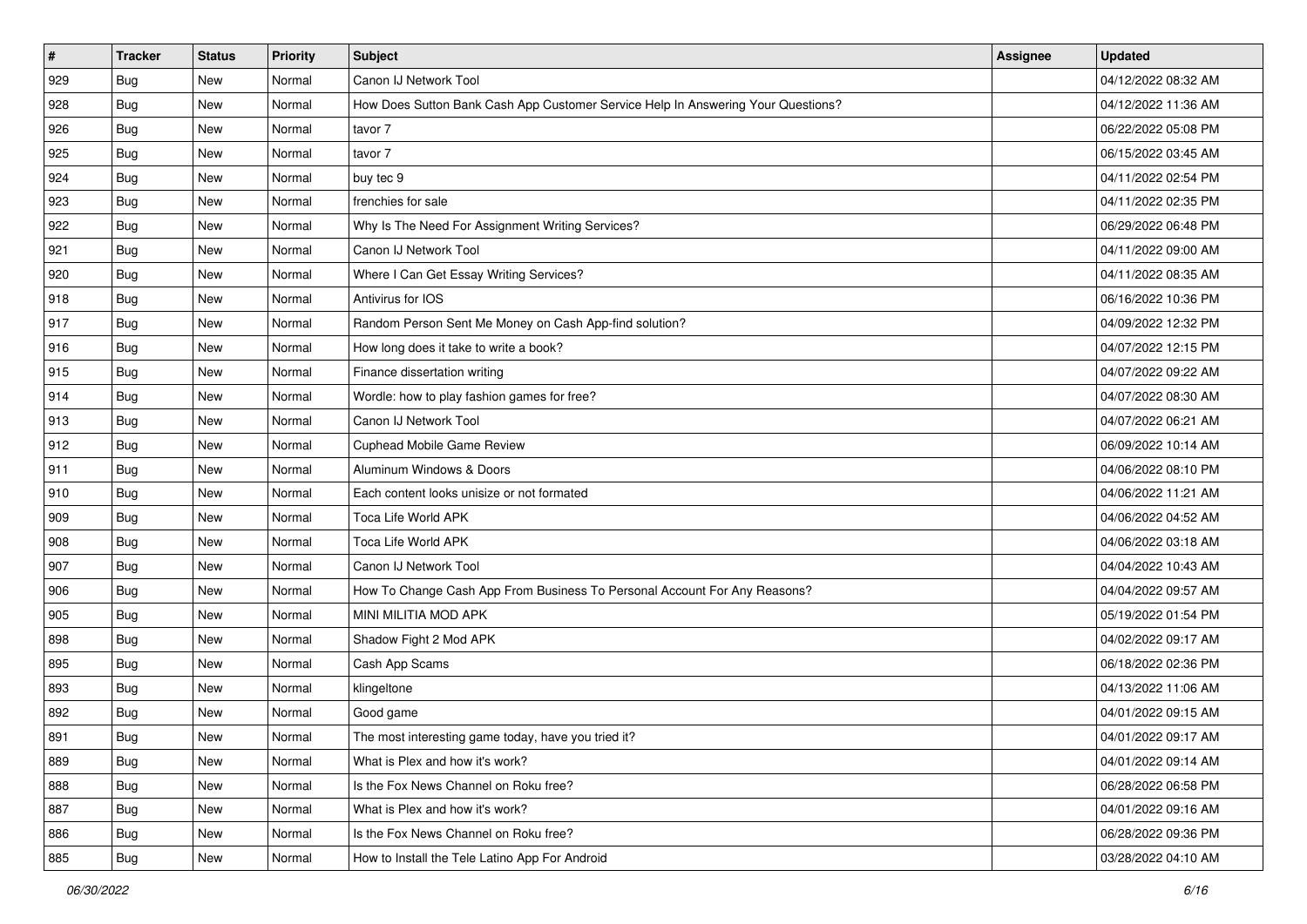| $\vert$ # | <b>Tracker</b> | <b>Status</b> | <b>Priority</b> | Subject                                                                          | <b>Assignee</b> | <b>Updated</b>      |
|-----------|----------------|---------------|-----------------|----------------------------------------------------------------------------------|-----------------|---------------------|
| 884       | Bug            | New           | Normal          | Why do Subway Surfers popular                                                    |                 | 04/01/2022 09:16 AM |
| 883       | <b>Bug</b>     | New           | Normal          | Langweilen Sie sich jemals bei der gleichen alten Schriftart auf Instagram?      |                 | 04/01/2022 09:16 AM |
| 882       | <b>Bug</b>     | New           | Normal          | How to change bank account on cash app?                                          |                 | 04/01/2022 09:16 AM |
| 880       | <b>Bug</b>     | New           | Normal          | Why do Subway Surfers popular                                                    |                 | 04/01/2022 09:16 AM |
| 878       | Bug            | <b>New</b>    | Normal          | Wie ist instazoom hilfreich beim Herunterladen von Instagram-Profilbildern       |                 | 04/08/2022 09:28 PM |
| 876       | Bug            | New           | Normal          | Download Full-Size Profile Pictures of Your Favorite Users With InstaDP          |                 | 04/01/2022 09:12 AM |
| 875       | <b>Bug</b>     | New           | Normal          | Red ball game                                                                    |                 | 04/01/2022 09:15 AM |
| 874       | Bug            | New           | Normal          | Cómo descargar Minecraft Apk                                                     |                 | 06/26/2022 08:01 AM |
| 873       | Bug            | New           | Normal          | Klingeltöne mp3                                                                  |                 | 04/13/2022 11:03 AM |
| 872       | Bug            | <b>New</b>    | Normal          | Poppy Playtime Horror Game Free                                                  |                 | 04/01/2022 09:11 AM |
| 870       | Bug            | New           | Normal          | Mahjong Solitaire                                                                |                 | 04/01/2022 09:12 AM |
| 869       | Bug            | New           | Normal          | Sonnerie Post Malone 2022                                                        |                 | 04/13/2022 11:05 AM |
| 865       | Bug            | New           | Normal          | Canon IJ Printer Utility                                                         |                 | 05/18/2022 07:24 PM |
| 864       | Bug            | New           | Normal          | Canon IJ Network Tool                                                            |                 | 04/01/2022 09:14 AM |
| 863       | <b>Bug</b>     | New           | Normal          | Canon IJ Network Tool                                                            |                 | 04/01/2022 09:12 AM |
| 862       | Bug            | New           | Normal          | none                                                                             |                 | 04/01/2022 09:11 AM |
| 859       | Bug            | New           | Normal          | Canon IJ Network Tool                                                            |                 | 04/01/2022 09:13 AM |
| 857       | Bug            | <b>New</b>    | Normal          | Welcome to the world of classic retro games                                      |                 | 04/01/2022 09:13 AM |
| 856       | Bug            | New           | Normal          | Online Classes Assistance Help For Student                                       |                 | 04/01/2022 09:13 AM |
| 855       | Bug            | New           | Normal          | Online Classes Assistance Help For Student                                       |                 | 04/01/2022 09:13 AM |
| 854       | Bug            | New           | Normal          | How To Resolve Password Problems Through Facebook Customer Service?              |                 | 04/09/2022 06:11 PM |
| 853       | Bug            | New           | Normal          | what is dr laser                                                                 |                 | 04/01/2022 09:13 AM |
| 852       | Bug            | <b>New</b>    | Normal          | How to cancel your French Bee flight within 24 hours?                            |                 | 04/01/2022 09:13 AM |
| 851       | Bug            | New           | Normal          | Laden Sie den kostenlosen MP3-Klingelton für Ihr Mobiltelefon herunter           |                 | 04/01/2022 09:14 AM |
| 850       | <b>Bug</b>     | New           | Normal          | Puppy Playtime APK Android                                                       |                 | 04/01/2022 09:14 AM |
| 849       | Bug            | New           | Normal          | FutEmax App Apk - Watch Soccer, Fantasy Football, And More On Your Mobile Device |                 | 04/01/2022 09:04 AM |
| 844       | <b>Bug</b>     | New           | Normal          | To know Chime Routing Number call on the helpline number                         |                 | 04/01/2022 08:58 AM |
| 843       | <b>Bug</b>     | New           | Normal          | Canon IJ Network Tool                                                            |                 | 04/01/2022 08:58 AM |
| 842       | Bug            | New           | Normal          | Join the fun game                                                                |                 | 04/01/2022 08:58 AM |
| 841       | Bug            | New           | Normal          | How do I activate FOX NOW?                                                       |                 | 04/01/2022 08:58 AM |
| 840       | <b>Bug</b>     | New           | Normal          | Is Tubi really free and legal?                                                   |                 | 04/01/2022 08:58 AM |
| 839       | Bug            | New           | Normal          | How do I activate FOX NOW?                                                       |                 | 04/01/2022 08:58 AM |
| 838       | <b>Bug</b>     | New           | Normal          | Celebrity Hunter Mod apk - Como instalá-lo                                       |                 | 04/01/2022 08:58 AM |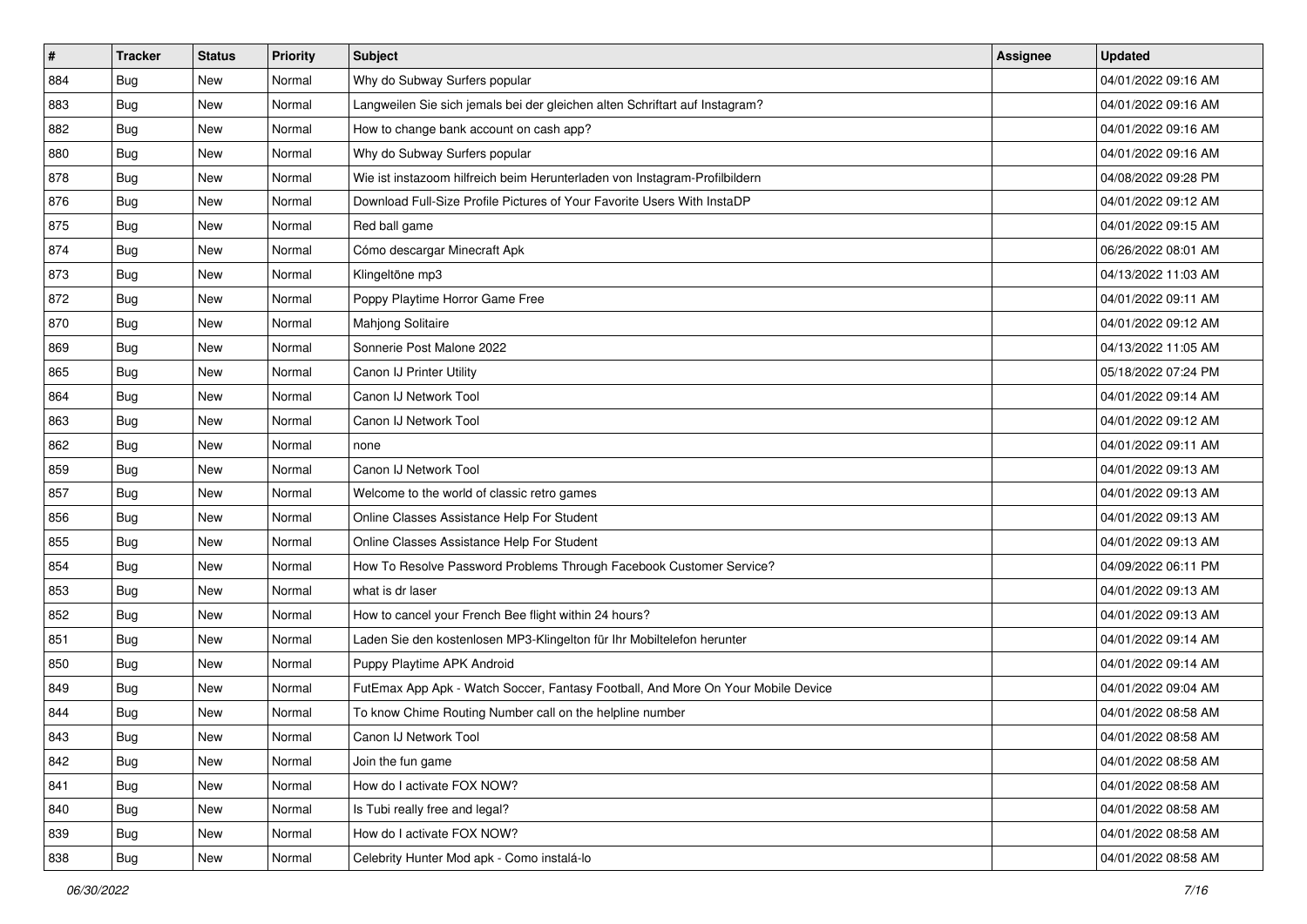| $\sharp$ | <b>Tracker</b> | <b>Status</b> | <b>Priority</b> | Subject                                                          | <b>Assignee</b> | <b>Updated</b>      |
|----------|----------------|---------------|-----------------|------------------------------------------------------------------|-----------------|---------------------|
| 836      | <b>Bug</b>     | New           | Normal          | What Is The Required Amount To Pay As Cash App Clearance Fee?    |                 | 04/01/2022 09:00 AM |
| 835      | Bug            | New           | Normal          | Build your strong army with Taming io                            |                 | 04/01/2022 08:59 AM |
| 834      | Bug            | New           | Normal          | Grasp the secret to relieve stress and fatigue                   |                 | 04/01/2022 08:57 AM |
| 833      | <b>Bug</b>     | New           | Normal          | Does Direct Deposit Hit Chime- seek Chime Customer Service       |                 | 04/01/2022 08:59 AM |
| 832      | <b>Bug</b>     | New           | Normal          | Choque Royale Mod Apk                                            |                 | 04/01/2022 08:59 AM |
| 831      | Bug            | New           | Normal          | Build and shoot                                                  |                 | 05/29/2022 04:47 PM |
| 830      | <b>Bug</b>     | New           | Normal          | Poppy Playtime APK                                               |                 | 06/27/2022 10:31 PM |
| 828      | <b>Bug</b>     | New           | Normal          | Nursery management                                               |                 | 06/28/2022 12:10 PM |
| 827      | <b>Bug</b>     | New           | Normal          | Come To Know The Required Steps To Unlock Cash App Account       |                 | 04/01/2022 08:59 AM |
| 826      | <b>Bug</b>     | New           | Normal          | How to Dowload MXL TV Premium                                    |                 | 05/26/2022 03:34 PM |
| 825      | Bug            | New           | Normal          | Lucky Patcher Download                                           |                 | 06/26/2022 06:09 PM |
| 822      | <b>Bug</b>     | New           | Normal          | Dowload Your Boyfriend Game                                      |                 | 06/28/2022 04:56 AM |
| 821      | Bug            | <b>New</b>    | Normal          | Nicoo - A Review of the Popular Battle Royale Game               |                 | 06/28/2022 08:30 AM |
| 820      | <b>Bug</b>     | New           | Normal          | Metal Slug Apk para Android                                      |                 | 06/30/2022 07:20 AM |
| 819      | <b>Bug</b>     | New           | Normal          | Metal Slug Apk para Android                                      |                 | 06/27/2022 09:35 AM |
| 817      | <b>Bug</b>     | New           | Normal          | Pacman 30th Anniversary                                          |                 | 06/28/2022 09:20 AM |
| 816      | <b>Bug</b>     | New           | Normal          | Play Scribble io fun with everyone                               |                 | 06/28/2022 03:20 PM |
| 811      | Bug            | <b>New</b>    | Normal          | Canon IJ Network Tool                                            |                 | 06/29/2022 10:59 PM |
| 809      | <b>Bug</b>     | New           | Normal          | Smash Karts - immerse yourself in the exciting race              |                 | 06/28/2022 09:57 AM |
| 808      | <b>Bug</b>     | New           | Normal          | Sinnvolle Guten-Morgen-Grüße                                     |                 | 06/28/2022 10:45 PM |
| 807      | <b>Bug</b>     | New           | Normal          | 1v1Battle is a strategic action 'Build and shoot' game           |                 | 06/27/2022 06:52 AM |
| 804      | <b>Bug</b>     | New           | Normal          | Review                                                           |                 | 06/29/2022 03:32 AM |
| 802      | Bug            | <b>New</b>    | Normal          | Who Is an ETL Engineer                                           |                 | 06/28/2022 02:03 AM |
| 801      | Bug            | New           | Normal          | Who Is an ETL Engineer                                           |                 | 06/27/2022 12:25 PM |
| 800      | <b>Bug</b>     | New           | Normal          | Who Is an ETL Engineer                                           |                 | 06/29/2022 08:54 AM |
| 799      | Bug            | <b>New</b>    | Normal          | Who Is an ETL Engineer                                           |                 | 06/29/2022 07:36 PM |
| 798      | <b>Bug</b>     | New           | Normal          | Who Is an ETL Engineer                                           |                 | 06/29/2022 02:44 AM |
| 796      | Bug            | New           | Normal          | How Does Cash App ++ actually work and What is the process of it |                 | 06/29/2022 05:10 AM |
| 795      | Bug            | New           | Normal          | Drift Boss - Exciting Race                                       |                 | 06/26/2022 06:32 PM |
| 792      | Bug            | New           | Normal          | What is Google Camera Mod?                                       |                 | 06/27/2022 10:20 AM |
| 791      | Bug            | New           | Normal          | Samsnung TV Plus is not working                                  |                 | 04/01/2022 09:03 AM |
| 790      | <b>Bug</b>     | New           | Normal          | My app                                                           |                 | 04/01/2022 09:03 AM |
| 789      | Bug            | New           | Normal          | Full version                                                     |                 | 06/30/2022 02:36 AM |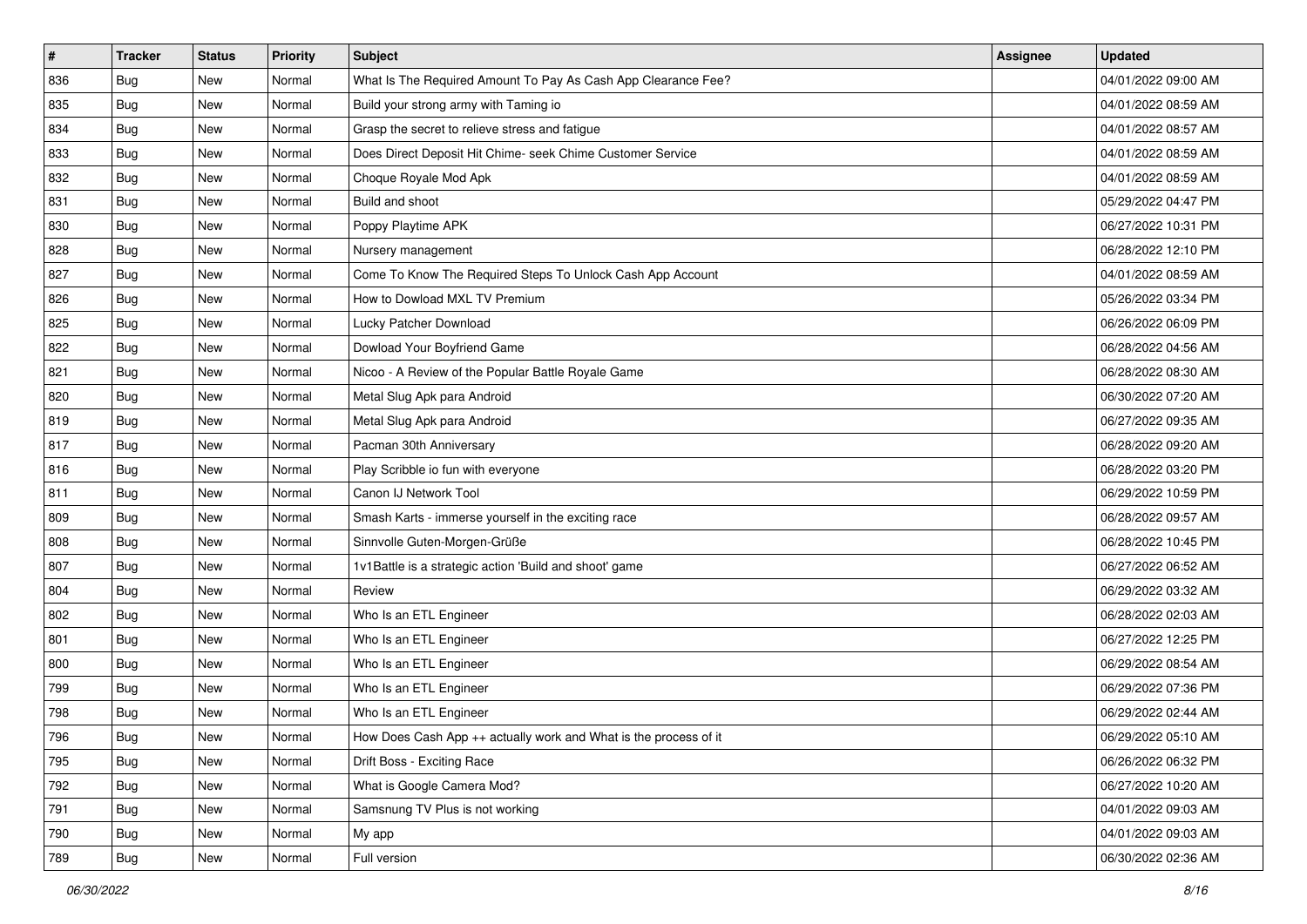| $\vert$ # | <b>Tracker</b> | <b>Status</b> | <b>Priority</b> | Subject                                                                       | <b>Assignee</b> | <b>Updated</b>      |
|-----------|----------------|---------------|-----------------|-------------------------------------------------------------------------------|-----------------|---------------------|
| 788       | <b>Bug</b>     | New           | Normal          | Intro Maker Mod APK                                                           |                 | 06/29/2022 09:13 PM |
| 787       | Bug            | New           | Normal          | Assured Assignment Help                                                       |                 | 06/29/2022 09:56 AM |
| 786       | <b>Bug</b>     | New           | Normal          | Best Assignment Help in Australia & UK                                        |                 | 06/21/2022 09:28 PM |
| 785       | <b>Bug</b>     | New           | Normal          | How To Get Money Off Cash App Without Card Or With A Card?                    |                 | 06/28/2022 11:35 AM |
| 784       | Bug            | <b>New</b>    | Normal          | How To Add Money On Cash App Card And Check The Funds?                        |                 | 06/28/2022 12:36 PM |
| 783       | <b>Bug</b>     | New           | Normal          | How Do I Determine The Reasons And Solutions To Fix Cash App Transfer Failed? |                 | 06/29/2022 01:42 PM |
| 782       | <b>Bug</b>     | New           | Normal          | Comment faire une sonnerie téléphonique                                       |                 | 06/29/2022 04:47 PM |
| 781       | Bug            | New           | Normal          | Free Whatsapp Group to Join                                                   |                 | 06/28/2022 11:48 AM |
| 777       | <b>Bug</b>     | New           | Normal          | Obtain driving instructions using Google Maps.                                |                 | 06/30/2022 04:52 AM |
| 776       | Bug            | <b>New</b>    | Normal          | Wibargain                                                                     |                 | 06/28/2022 01:57 PM |
| 775       | Bug            | New           | Normal          | cash app                                                                      |                 | 02/14/2022 08:20 AM |
| 774       | Bug            | New           | Normal          | Follow proper initiatives                                                     |                 | 06/29/2022 12:34 PM |
| 773       | Bug            | New           | Normal          | Spades - Play online free                                                     |                 | 06/28/2022 12:26 PM |
| 772       | <b>Bug</b>     | New           | Normal          | united airlines baggage policy                                                |                 | 06/29/2022 03:40 PM |
| 771       | <b>Bug</b>     | New           | Normal          | united airlines baggage policy                                                |                 | 06/29/2022 05:39 PM |
| 770       | Bug            | New           | Normal          | Canon IJ Network Tool                                                         |                 | 06/29/2022 04:48 AM |
| 769       | <b>Bug</b>     | New           | Normal          | check my cash app                                                             |                 | 06/28/2022 03:29 PM |
| 768       | Bug            | <b>New</b>    | Normal          | Where can you buy best jackets online?                                        |                 | 06/26/2022 01:50 PM |
| 767       | <b>Bug</b>     | New           | Normal          | apkmod                                                                        |                 | 06/29/2022 06:15 PM |
| 766       | Bug            | New           | Normal          | Pobreflix Mod APK Review                                                      |                 | 06/29/2022 10:55 PM |
| 765       | Bug            | New           | Normal          | Follow proper initiatives to check my cash app                                |                 | 06/25/2022 10:08 AM |
| 764       | <b>Bug</b>     | New           | Normal          | What is available to see what I can watch HBO Max?                            |                 | 06/29/2022 08:50 PM |
| 762       | Bug            | <b>New</b>    | Normal          | How To Add Money To A Cash App Card If Struggling With Low Amount?            |                 | 06/29/2022 10:53 AM |
| 760       | Bug            | New           | Normal          | apkmod                                                                        |                 | 06/27/2022 04:13 PM |
| 758       | Bug            | New           | Normal          | How Do I Study Consistently For Hours?                                        |                 | 06/27/2022 12:49 AM |
| 757       | Bug            | New           | Normal          | Why Is Issue of Car Maintenance so Famous for the Consumers?                  |                 | 04/01/2022 09:01 AM |
| 754       | <b>Bug</b>     | New           | Normal          | Cómo descargar tonos gratis de teléfono celular                               |                 | 06/26/2022 01:56 PM |
| 753       | i Bug          | New           | Normal          | onlineessaygrader                                                             |                 | 06/28/2022 05:55 AM |
| 752       | Bug            | New           | Normal          | Plagerism checker                                                             |                 | 06/26/2022 06:33 PM |
| 750       | <b>Bug</b>     | New           | Normal          | Create a Report Template                                                      |                 | 06/26/2022 04:27 PM |
| 749       | Bug            | New           | Normal          | The Best Bubble Shooter Game for Android                                      |                 | 06/26/2022 12:12 PM |
| 748       | <b>Bug</b>     | New           | Normal          | Il y a quelques façons d'obtenir des sonneries gratuites pour votre iPhone    |                 | 06/26/2022 11:24 PM |
| 747       | <b>Bug</b>     | New           | Normal          | How to Install Tyflex Plus on Your Android Device                             |                 | 06/26/2022 08:16 AM |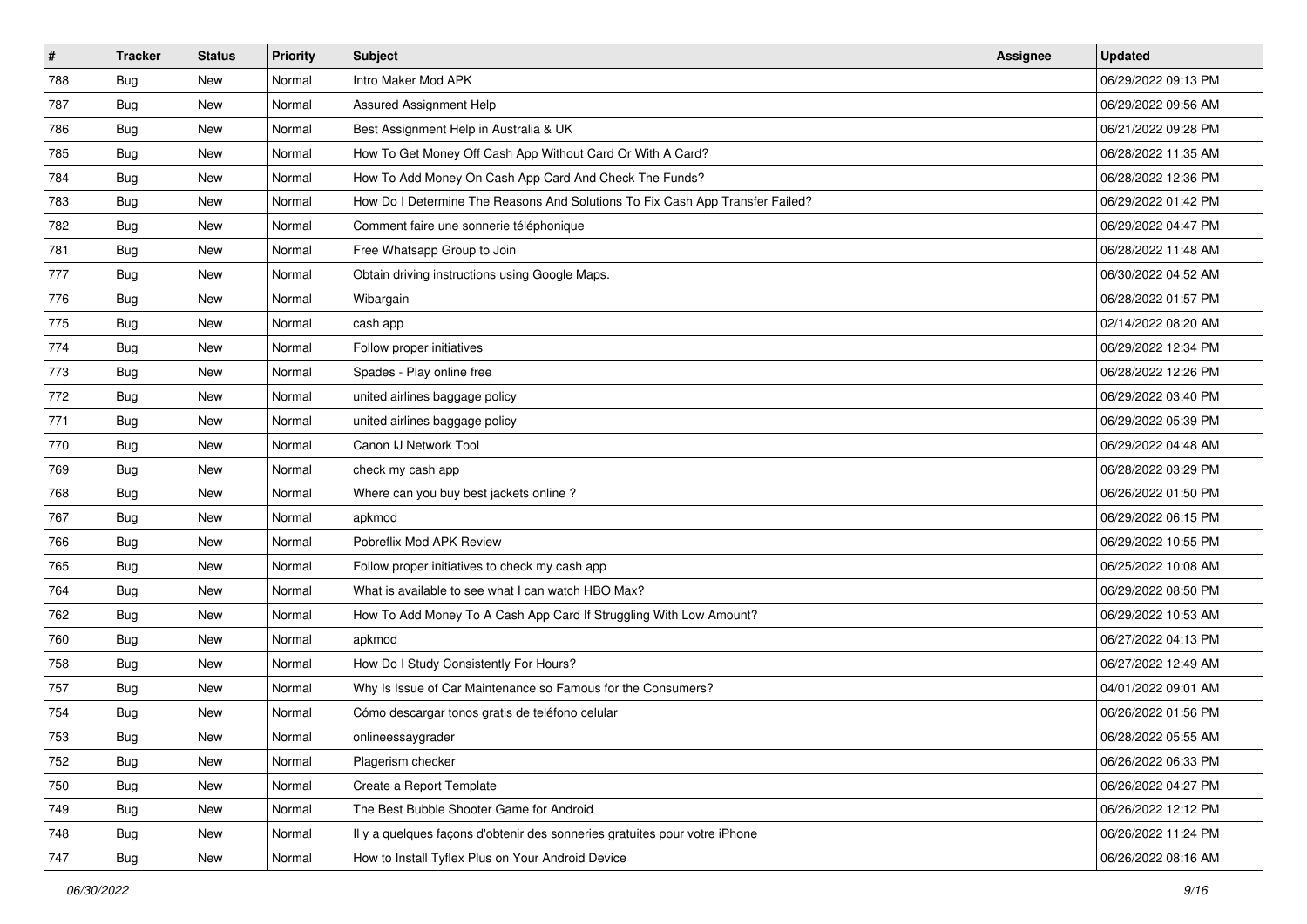| $\vert$ # | <b>Tracker</b> | <b>Status</b> | Priority | Subject                                                                                             | Assignee | <b>Updated</b>      |
|-----------|----------------|---------------|----------|-----------------------------------------------------------------------------------------------------|----------|---------------------|
| 744       | Bug            | New           | Normal   | <b>Pixel Survive</b>                                                                                |          | 06/28/2022 05:13 AM |
| 743       | Bug            | New           | Normal   | They promote 'pixel art' contests and a 'game jam' related to the work and figure of Carlos Casares |          | 06/28/2022 12:04 PM |
| 742       | Bug            | New           | Normal   | How Long Does Cash App Support Take To Respond For A Better Support?                                |          | 06/25/2022 11:00 PM |
| 741       | Bug            | New           | Normal   | <b>Blockchain Technology Solutions</b>                                                              |          | 06/26/2022 02:19 AM |
| 739       | Bug            | New           | Normal   | law dissertation help                                                                               |          | 06/27/2022 06:12 PM |
| 738       | Bug            | New           | Normal   | How Much Amount Do I Get Using The Referral Code For Cash App?                                      |          | 06/27/2022 03:58 PM |
| 737       | Bug            | New           | Normal   | How Do I Talk To A Live Person At Facebook If Anything Is Doubtful?                                 |          | 06/27/2022 09:59 PM |
| 736       | <b>Bug</b>     | New           | Normal   | Want to Edit in My Website (transfer-factor.net) Unfortunately, Unable to Edit It                   |          | 06/24/2022 07:32 AM |
| 735       | Bug            | New           | Normal   | A quick fix of how to get money back from cash app stocks                                           |          | 06/30/2022 04:56 AM |
| 734       | Bug            | <b>New</b>    | Normal   | DR. STRANGE: Multiverse of Scheduling Madness!                                                      |          | 06/28/2022 07:07 AM |
| 733       | <b>Bug</b>     | New           | Normal   | How does one go about getting a book deal?                                                          |          | 06/28/2022 06:35 PM |
| 732       | Bug            | New           | Normal   | Get rectifications steps about why cash app transfer failed                                         |          | 06/26/2022 03:28 PM |
| 731       | Bug            | New           | Normal   | Avail Of Cash App Customer Service If Unable To Down Cash App Mobile App?                           |          | 06/25/2022 08:36 PM |
| 730       | Bug            | New           | Normal   | Canon IJ Network Tool                                                                               |          | 06/26/2022 05:51 PM |
| 729       | Bug            | New           | Normal   | Canon IJ Network Tool                                                                               |          | 06/28/2022 01:10 PM |
| 728       | Bug            | New           | Normal   | Will Cash App refund money if scammed? Hitches With Optimum Ease                                    |          | 06/26/2022 06:15 AM |
| 726       | Bug            | New           | Normal   | Mobile Application Development Services                                                             |          | 06/28/2022 04:44 PM |
| 724       | Bug            | New           | Normal   | Dial Chime Customer support number for a quick response                                             |          | 06/30/2022 04:34 AM |
| 721       | Bug            | New           | Normal   | Cómo instalar un Mod Apk                                                                            |          | 06/30/2022 02:08 AM |
| 720       | Bug            | New           | Normal   | How does Cash App Phone Number provide a quick treatment?                                           |          | 06/27/2022 08:02 AM |
| 719       | <b>Bug</b>     | New           | Normal   | How Do I Send \$5000 Through Cash App Account With Ease?                                            |          | 06/29/2022 10:15 PM |
| 717       | Bug            | New           | Normal   | Disney Plus Apk - Watch Movies and TV Shows on Your Device                                          |          | 06/29/2022 03:10 PM |
| 716       | Bug            | <b>New</b>    | Normal   | La celebración de un BabyShower.                                                                    |          | 06/27/2022 12:29 PM |
| 715       | <b>Bug</b>     | New           | Normal   | Puppy Playtime Descargar gratis                                                                     |          | 06/28/2022 10:46 PM |
| 714       | Bug            | New           | Normal   | Cuevana 3 Premium - Enjoy Your Favorite Movies and TV Shows on Your Smart TV                        |          | 06/27/2022 11:43 PM |
| 712       | Bug            | New           | Normal   | Tips and Tricks                                                                                     |          | 06/29/2022 07:26 PM |
| 711       | <b>Bug</b>     | New           | Normal   | Human Fall Flat Apk Download                                                                        |          | 06/28/2022 08:27 PM |
| 710       | Bug            | New           | Normal   | Take Necessary Assistance If You Are Unable Activate Cash App Card                                  |          | 06/25/2022 09:26 PM |
| 709       | <b>Bug</b>     | New           | Normal   | How To Load Cash App Card At Walmart Without Having To Face Any Hassle?                             |          | 06/29/2022 03:26 AM |
| 708       | Bug            | New           | Normal   | Efficient ways to proceed with the cash app dispute process?                                        |          | 06/29/2022 10:24 AM |
| 706       | Bug            | New           | Normal   | How Can You Cancel A Cash App Payment Without Any Prior Information?                                |          | 06/26/2022 09:13 AM |
| 705       | Bug            | New           | Normal   | wuxiaworld                                                                                          |          | 06/29/2022 11:42 PM |
| 704       | <b>Bug</b>     | New           | Normal   | Reach support team of Chime Customer Service for instant help                                       |          | 06/29/2022 05:49 AM |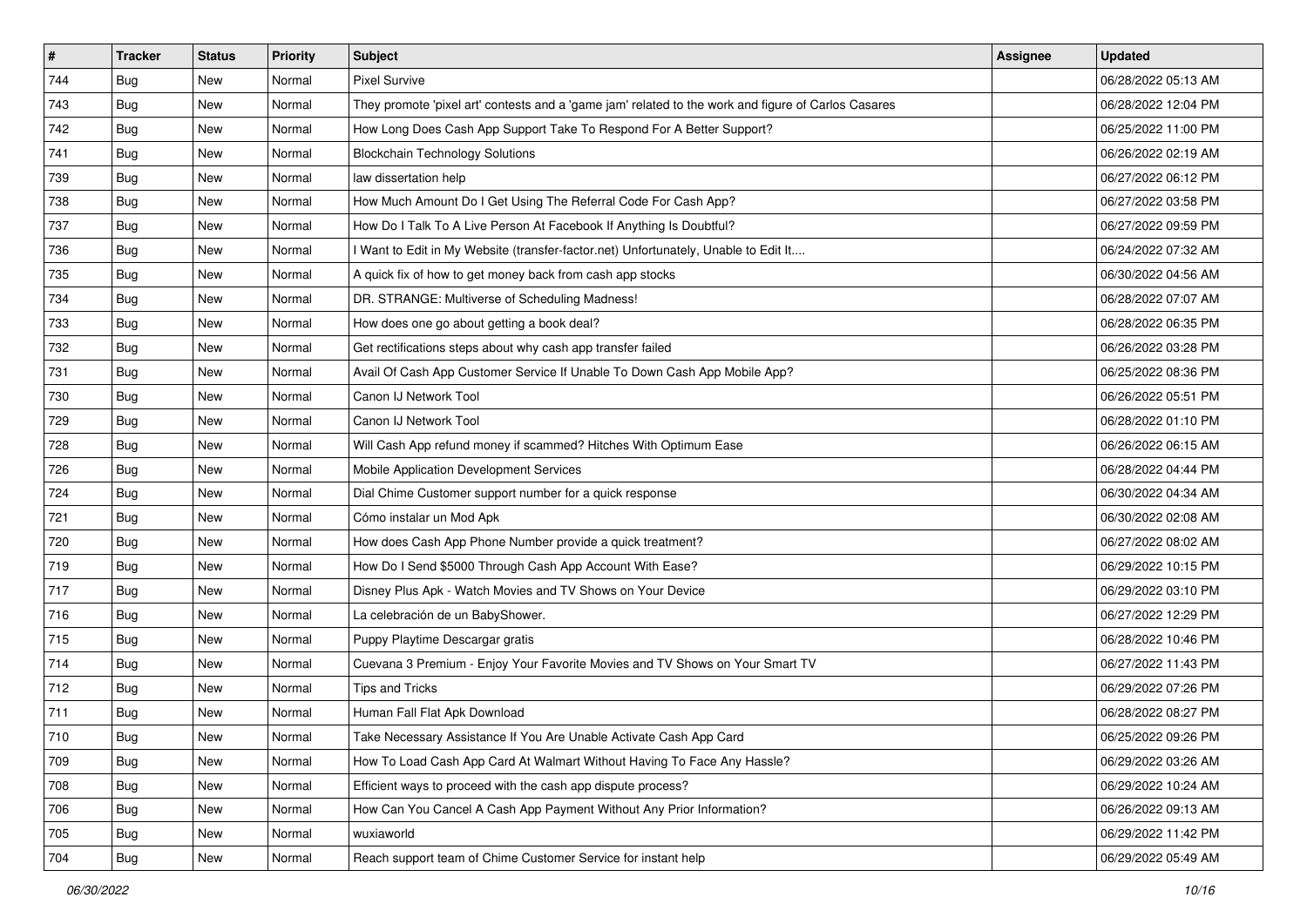| $\vert$ # | <b>Tracker</b> | <b>Status</b> | <b>Priority</b> | Subject                                                               | <b>Assignee</b> | <b>Updated</b>      |
|-----------|----------------|---------------|-----------------|-----------------------------------------------------------------------|-----------------|---------------------|
| 703       | <b>Bug</b>     | New           | Normal          | For real-time help, dial Facebook customer service number             |                 | 06/29/2022 12:30 AM |
| 702       | Bug            | New           | Normal          | Avail Chime Customer Service to know How To Get Chime Bank Statement  |                 | 06/28/2022 04:58 AM |
| 701       | <b>Bug</b>     | New           | Normal          | Why Law Essay Helper UK is Necessary?                                 |                 | 06/29/2022 06:29 PM |
| 700       | <b>Bug</b>     | New           | Normal          | Cómo descargar Poppy Playtime                                         |                 | 04/01/2022 09:30 AM |
| 699       | <b>Bug</b>     | <b>New</b>    | Normal          | Would you be able to utilize Cash App Twitch?                         |                 | 06/30/2022 04:55 AM |
| 697       | <b>Bug</b>     | New           | Normal          | How to Descargar Pura TV For Android                                  |                 | 06/28/2022 04:43 PM |
| 696       | <b>Bug</b>     | New           | Normal          | How to Install the TuMangaOnline App                                  |                 | 06/30/2022 01:09 AM |
| 695       | <b>Bug</b>     | New           | Normal          | Refer Listas IPTV Apk                                                 |                 | 06/29/2022 06:50 AM |
| 692       | <b>Bug</b>     | New           | Normal          | Esports 888b                                                          |                 | 06/12/2022 10:04 AM |
| 691       | Bug            | <b>New</b>    | Normal          | tea garden dublin                                                     |                 | 04/01/2022 09:31 AM |
| 690       | Bug            | New           | Normal          | campervan hire                                                        |                 | 06/28/2022 11:55 AM |
| 689       | Bug            | New           | Normal          | How to use twitch.tv/activate?                                        |                 | 06/28/2022 10:48 PM |
| 688       | <b>Bug</b>     | New           | Normal          | How to use twitch.tv/activate?                                        |                 | 06/24/2022 04:16 AM |
| 687       | <b>Bug</b>     | New           | Normal          | How to use twitch.tv/activate?                                        |                 | 06/30/2022 06:55 AM |
| 686       | <b>Bug</b>     | New           | Normal          | Welcome To The Most Demandable Mahipalpur Escorts Agency              |                 | 06/27/2022 03:45 PM |
| 684       | <b>Bug</b>     | New           | Normal          | Difference between paper map and online map                           |                 | 06/29/2022 09:46 AM |
| 682       | <b>Bug</b>     | New           | Normal          | Does Facebook customer service live chat allow to speak with someone? |                 | 06/29/2022 09:56 AM |
| 679       | Bug            | <b>New</b>    | Normal          | Word Finder helps you to play word games better                       |                 | 04/01/2022 09:34 AM |
| 678       | <b>Bug</b>     | New           | Normal          | How to be a winner in buidnow gg                                      |                 | 06/29/2022 06:31 PM |
| 677       | Bug            | New           | Normal          | Logo Design Services Near Me                                          |                 | 06/29/2022 11:58 AM |
| 676       | <b>Bug</b>     | New           | Normal          | Does Facebook customer service live chat allow to speak with someone? |                 | 04/01/2022 09:39 AM |
| 675       | <b>Bug</b>     | New           | Normal          | What Are Smart Tactics To Fix Cash App Transfer Failed Hurdles?       |                 | 06/27/2022 09:51 AM |
| 673       | Bug            | <b>New</b>    | Normal          | Learn the basics of pixel art - Clear grid                            |                 | 06/29/2022 09:44 AM |
| 672       | <b>Bug</b>     | New           | Normal          | The easiest way to delete ringtones on iPhone                         |                 | 06/28/2022 08:44 PM |
| 670       | <b>Bug</b>     | New           | Normal          | JTWhatsApp Apk - The New and Improved WhatsApp                        |                 | 06/28/2022 12:32 PM |
| 668       | <b>Bug</b>     | New           | Normal          | Get to know Cash App Refund Process here                              |                 | 06/29/2022 07:21 AM |
| 667       | <b>Bug</b>     | New           | Normal          | What Is a Ringtone?                                                   |                 | 06/29/2022 12:34 AM |
| 666       | i Bug          | New           | Normal          | 470+ pages à colorier de Noël                                         |                 | 06/28/2022 10:02 AM |
| 664       | Bug            | New           | Normal          | Tea TV Apk Download - The Best Way to Watch Movies Offline            |                 | 06/29/2022 11:00 PM |
| 662       | Bug            | New           | Normal          | Oreo TV Download - The Easiest Way to Watch Live TV                   |                 | 06/29/2022 08:19 PM |
| 661       | Bug            | New           | Normal          | Turbo VPN MOD APK Download                                            |                 | 06/29/2022 11:57 AM |
| 660       | Bug            | New           | Normal          | Anchovies Nutrition Facts And Health Benefits                         |                 | 04/01/2022 09:40 AM |
| 659       | <b>Bug</b>     | New           | Normal          | Olive Oil Properties And Health Benefits                              |                 | 06/29/2022 11:15 AM |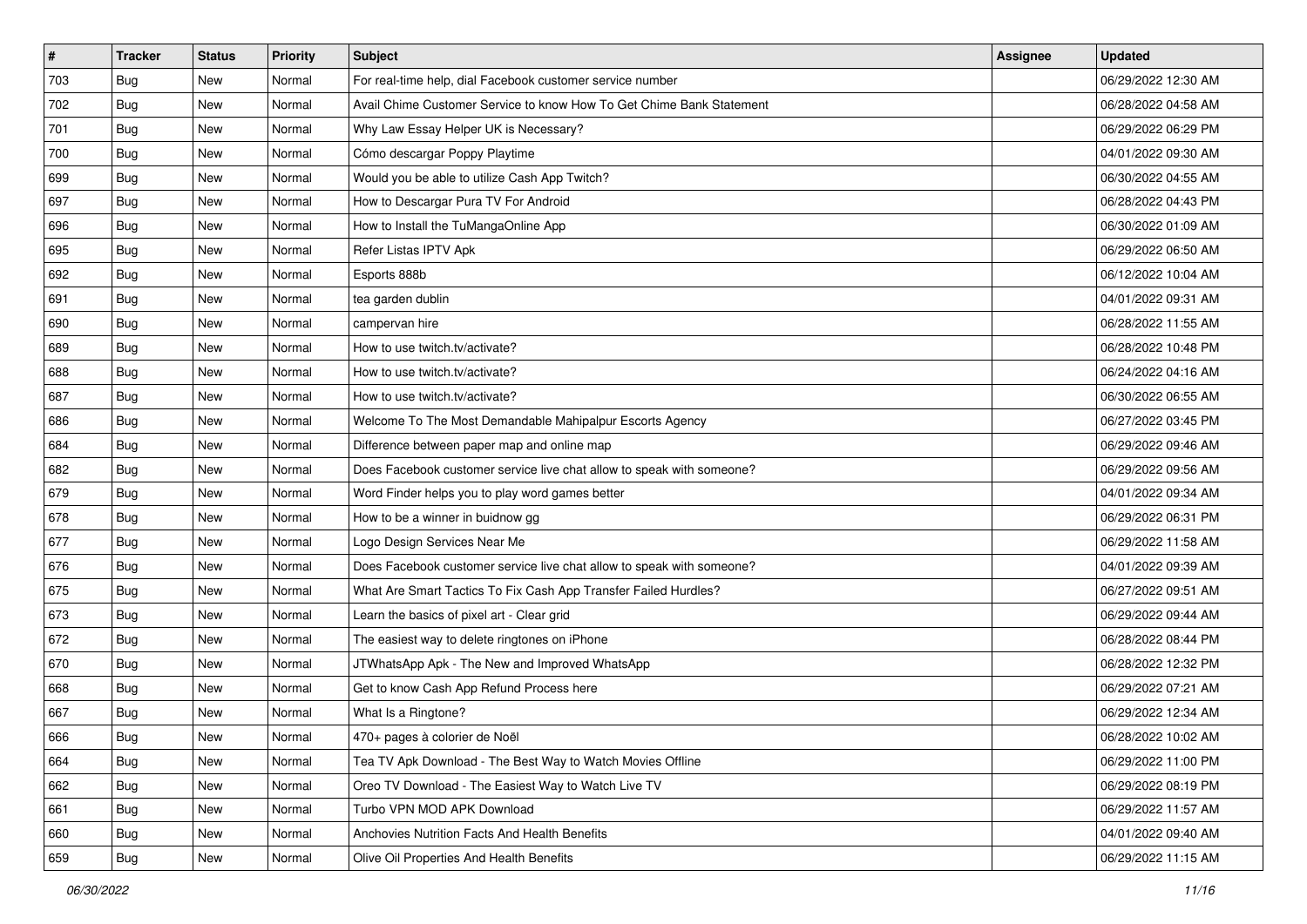| $\vert$ # | <b>Tracker</b> | <b>Status</b> | Priority | <b>Subject</b>                                                                   | <b>Assignee</b> | <b>Updated</b>      |
|-----------|----------------|---------------|----------|----------------------------------------------------------------------------------|-----------------|---------------------|
| 658       | <b>Bug</b>     | New           | Normal   | Watermelon Nutrition Facts And Health Benefits                                   |                 | 06/29/2022 06:46 PM |
| 657       | Bug            | New           | Normal   | Coconut Nutrition Facts And Health Benefits                                      |                 | 06/29/2022 05:05 PM |
| 656       | Bug            | New           | Normal   | Kiwi Nutrition Facts And Health Benefits                                         |                 | 06/28/2022 08:54 PM |
| 655       | Bug            | New           | Normal   | <b>Eggplant Health Benefits</b>                                                  |                 | 06/29/2022 08:18 AM |
| 653       | Bug            | <b>New</b>    | Normal   | Jujube (Jinjoles): Properties And Health Benefits                                |                 | 06/27/2022 08:47 AM |
| 652       | Bug            | New           | Normal   | Sesame Health Benefits                                                           |                 | 06/29/2022 07:46 PM |
| 651       | Bug            | New           | Normal   | Salmon Health Benefits                                                           |                 | 06/28/2022 05:49 PM |
| 650       | Bug            | New           | Normal   | <b>Cherries Health Benefits</b>                                                  |                 | 06/29/2022 11:13 AM |
| 645       | Bug            | New           | Normal   | thong tin chinh xac nhat hom nay                                                 |                 | 06/28/2022 02:48 PM |
| 644       | Bug            | <b>New</b>    | Normal   | <b>TeaTV App Review</b>                                                          |                 | 06/27/2022 11:47 AM |
| 643       | <b>Bug</b>     | New           | Normal   | Oreo TV Apk Download                                                             |                 | 06/28/2022 04:57 PM |
| 642       | Bug            | New           | Normal   | thong tin thoi tiet ngay hom nay                                                 |                 | 06/29/2022 07:52 PM |
| 641       | Bug            | New           | Normal   | Get Best Economics Dissertation Writing Service                                  |                 | 06/25/2022 10:04 AM |
| 640       | Bug            | <b>New</b>    | Normal   | play game with me                                                                |                 | 06/28/2022 06:33 AM |
| 639       | Bug            | New           | Normal   | thong tin chinh xac                                                              |                 | 06/29/2022 02:44 AM |
| 638       | <b>Bug</b>     | New           | Normal   | Run 3 game                                                                       |                 | 06/26/2022 06:31 AM |
| 636       | Bug            | New           | Normal   | What is the most popular furniture color?                                        |                 | 06/25/2022 04:57 PM |
| 635       | Bug            | New           | Normal   | Buy Steroids Online with OurMedicnes.com   Best Quality Steroids                 |                 | 06/29/2022 12:17 AM |
| 634       | Bug            | New           | Normal   | Buy Vidalista Tablets (Tadalafil) at [\$25 OFF + Free Shipping] Vidalistatablets |                 | 06/29/2022 02:25 AM |
| 633       | Bug            | New           | Normal   | How i can i solve my issue                                                       |                 | 04/01/2022 09:38 AM |
| 632       | <b>Bug</b>     | New           | Normal   | CheapestMedsShop   100% Safe Medicines Online in UK & AUS.                       |                 | 06/28/2022 09:52 AM |
| 631       | Bug            | New           | Normal   | How Can I Load Cash App Card at Walmart straight away?                           |                 | 06/26/2022 04:07 PM |
| 630       | Bug            | <b>New</b>    | Normal   | How Can I Load Cash App Card at Walmart straight away?                           |                 | 06/26/2022 12:04 AM |
| 629       | <b>Bug</b>     | New           | Normal   | How Can I Load Cash App Card at Walmart straight away?                           |                 | 06/28/2022 06:07 AM |
| 628       | <b>Bug</b>     | New           | Normal   | CV reviewing services!                                                           |                 | 06/29/2022 05:09 PM |
| 627       | Bug            | New           | Normal   | <b>HELO</b>                                                                      |                 | 06/28/2022 11:28 AM |
| 625       | <b>Bug</b>     | <b>New</b>    | Normal   | The best free online driving directions tool                                     |                 | 04/01/2022 09:28 AM |
| 624       | <b>Bug</b>     | New           | Normal   | Use go with the Driving Directions for your go                                   |                 | 06/29/2022 05:22 PM |
| 623       | Bug            | New           | Normal   | Listen to online radio stations for mobile phones                                |                 | 06/29/2022 11:19 PM |
| 622       | Bug            | New           | Normal   | CheapestMedsShop   100% Safe Medicines Online in UK & AUS.                       |                 | 06/29/2022 10:10 PM |
| 621       | Bug            | New           | Normal   | Buy All Modafinil & Armodafinil Tablets @Buy Modafinil US                        |                 | 06/28/2022 06:49 AM |
| 620       | <b>Bug</b>     | New           | Normal   | Viagra Meds: Fastest & Quick Delivery On Your Doorstep - USA                     |                 | 06/28/2022 04:33 AM |
| 619       | <b>Bug</b>     | New           | Normal   | Online Trusted Medicine Store in US for Health - Genericmedsupply                |                 | 06/29/2022 12:26 AM |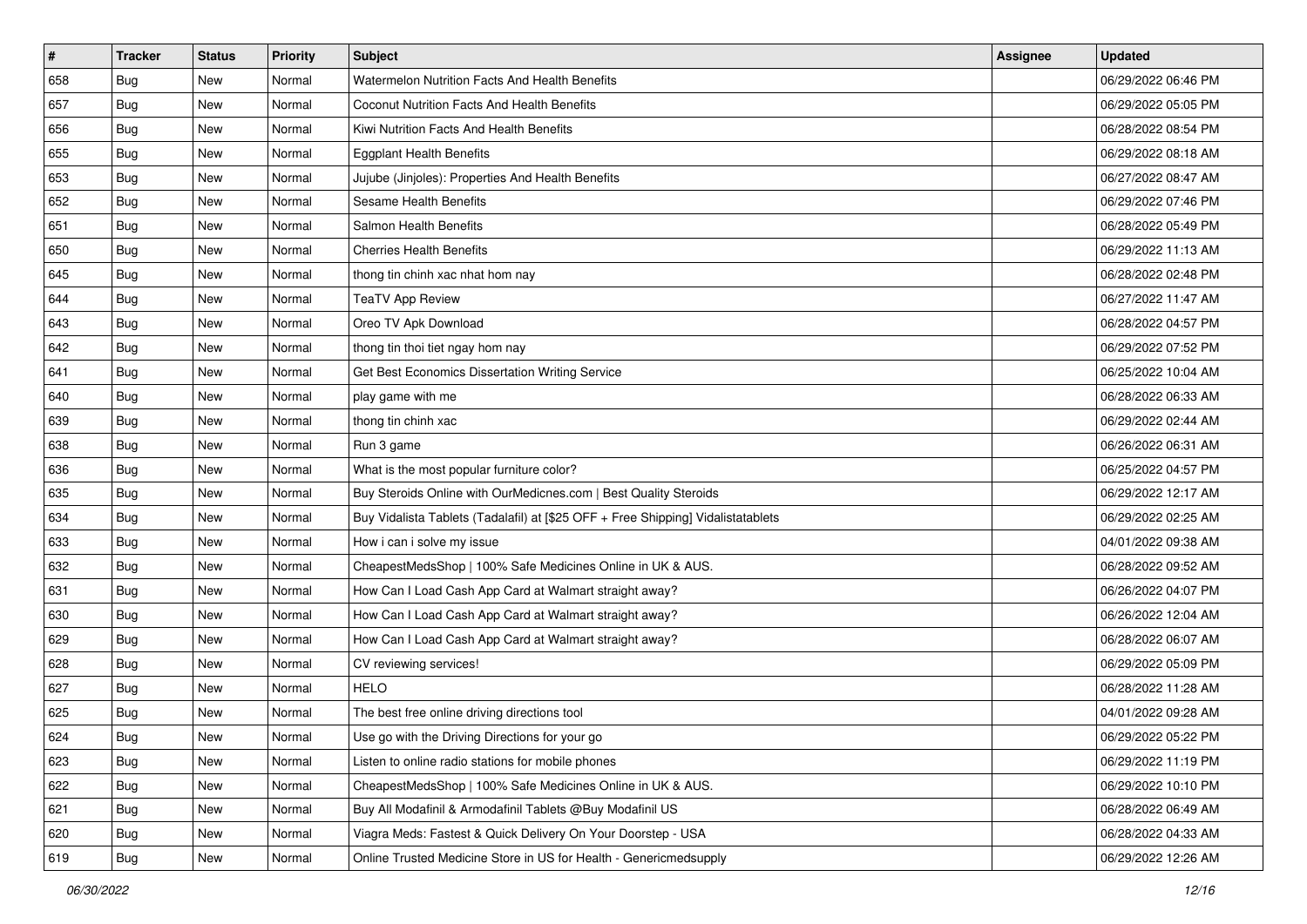| $\vert$ # | <b>Tracker</b> | <b>Status</b> | Priority | <b>Subject</b>                                                                                                                                                                                                                                                        | <b>Assignee</b> | <b>Updated</b>      |
|-----------|----------------|---------------|----------|-----------------------------------------------------------------------------------------------------------------------------------------------------------------------------------------------------------------------------------------------------------------------|-----------------|---------------------|
| 618       | <b>Bug</b>     | New           | Normal   | Buy Steroids Online with OurMedicnes.com   Best Quality Steroids                                                                                                                                                                                                      |                 | 06/29/2022 10:57 AM |
| 617       | Bug            | New           | Normal   | Buy Vidalista Tablets (Tadalafil) at [\$25 OFF + Free Shipping] Vidalistatablets                                                                                                                                                                                      |                 | 06/28/2022 03:33 AM |
| 616       | Bug            | New           | Normal   | Buy Anavar Tablets   Anavar For Sale in USA, UK & Australia                                                                                                                                                                                                           |                 | 06/29/2022 07:00 PM |
| 615       | Bug            | New           | Normal   | CheapestMedsShop   100% Safe Medicines Online in USA UK & AUS.                                                                                                                                                                                                        |                 | 06/29/2022 07:03 AM |
| 614       | Bug            | New           | Normal   | Como baixar o MOD APK no celular                                                                                                                                                                                                                                      |                 | 06/29/2022 02:22 AM |
| 613       | Bug            | New           | Normal   | Buy Aspadol 100mg Tab Online in US, UK, AU   Erospharmacy                                                                                                                                                                                                             |                 | 06/29/2022 07:00 AM |
| 612       | Bug            | New           | Normal   | Luxury Slingshot Rental                                                                                                                                                                                                                                               |                 | 06/29/2022 12:15 PM |
| 607       | <b>Bug</b>     | <b>New</b>    | Normal   | Vex 5                                                                                                                                                                                                                                                                 |                 | 06/27/2022 11:24 PM |
| 604       | Bug            | New           | Normal   | <b>Idle Game Online</b>                                                                                                                                                                                                                                               |                 | 06/29/2022 09:21 PM |
| 603       | Bug            | New           | Normal   | Premiere gratuito da lista de IPTV                                                                                                                                                                                                                                    |                 | 06/29/2022 08:40 PM |
| 600       | <b>Bug</b>     | New           | Normal   | Play Store Pro                                                                                                                                                                                                                                                        |                 | 06/27/2022 09:43 PM |
| 599       | <b>Bug</b>     | New           | Normal   | Do you know how to delete cash app account from your computer?                                                                                                                                                                                                        |                 | 06/29/2022 01:49 PM |
| 598       | Bug            | <b>New</b>    | Normal   | Universo s / f Download                                                                                                                                                                                                                                               |                 | 06/29/2022 09:45 AM |
| 597       | <b>Bug</b>     | New           | Normal   | Universo s / f Download                                                                                                                                                                                                                                               |                 | 06/29/2022 08:19 PM |
| 596       | Bug            | New           | Normal   | <b>Kids Games</b>                                                                                                                                                                                                                                                     |                 | 06/27/2022 04:08 AM |
| 595       | Bug            | New           | Normal   | RFM Online - une révolution dans la gestion de l'identité numérique                                                                                                                                                                                                   |                 | 06/27/2022 11:06 PM |
| 593       | Bug            | New           | Normal   | Eiffel Spark Ultimate C2 SN series is a fully synthetic range of advanced performance engine oils blended in high<br>performance fully synthetic (PAO - polyalphaolefin) basestocks fortified with advanced technology additive system,<br>specifically formulated to |                 | 06/29/2022 03:34 PM |
| 592       | Bug            | New           | Normal   | Deezer Premium APK - Baixe músicas de qualquer lugar do mundo de graça                                                                                                                                                                                                |                 | 06/29/2022 03:10 PM |
| 591       | Bug            | <b>New</b>    | Normal   | How To Find Facebook Modifications For Your Spotify Premium Apk?                                                                                                                                                                                                      |                 | 06/29/2022 12:40 AM |
| 590       | <b>Bug</b>     | New           | Normal   | Follow proper initiatives to check my cash app card balance:                                                                                                                                                                                                          |                 | 06/27/2022 09:57 AM |
| 589       | Bug            | New           | Normal   | How can I get the cash app phone number of customer support?                                                                                                                                                                                                          |                 | 06/30/2022 12:20 AM |
| 588       | <b>Bug</b>     | New           | Normal   | YouTube Vanced Apk Manager App - Como instalá-lo                                                                                                                                                                                                                      |                 | 06/28/2022 10:56 PM |
| 587       | Bug            | New           | Normal   | Why Picsart Pro Offers Great Features                                                                                                                                                                                                                                 |                 | 06/29/2022 10:06 AM |
| 586       | Bug            | New           | Normal   | Best Modifications For Your Mobile Phone                                                                                                                                                                                                                              |                 | 06/29/2022 11:54 AM |
| 585       | Bug            | New           | Normal   | What is cash app help number?                                                                                                                                                                                                                                         |                 | 06/26/2022 06:21 PM |
| 584       | Bug            | New           | Normal   | Want the cash app customer service number to check balance?                                                                                                                                                                                                           |                 | 06/29/2022 01:00 AM |
| 581       | Bug            | New           | Normal   | E-Learning Course Help                                                                                                                                                                                                                                                |                 | 06/29/2022 08:19 PM |
| 577       | Bug            | New           | Normal   | Follow these easy steps to make Admiral Casino Login                                                                                                                                                                                                                  |                 | 06/28/2022 03:52 AM |
| 576       | Bug            | New           | Normal   | So laden Sie ein Instagram-Bild herunter                                                                                                                                                                                                                              |                 | 06/29/2022 09:47 AM |
| 574       | Bug            | New           | Normal   | How to fix the Epson printer offline issue due to a wired connection?                                                                                                                                                                                                 |                 | 06/29/2022 10:23 AM |
| 573       | <b>Bug</b>     | New           | Normal   | Experimente lo mejor en la aplicación Apk de juegos gratis                                                                                                                                                                                                            |                 | 06/29/2022 05:48 PM |
| 568       | <b>Bug</b>     | New           | Normal   | Instale a versão mais recente do YouTube Premium                                                                                                                                                                                                                      |                 | 06/27/2022 08:56 PM |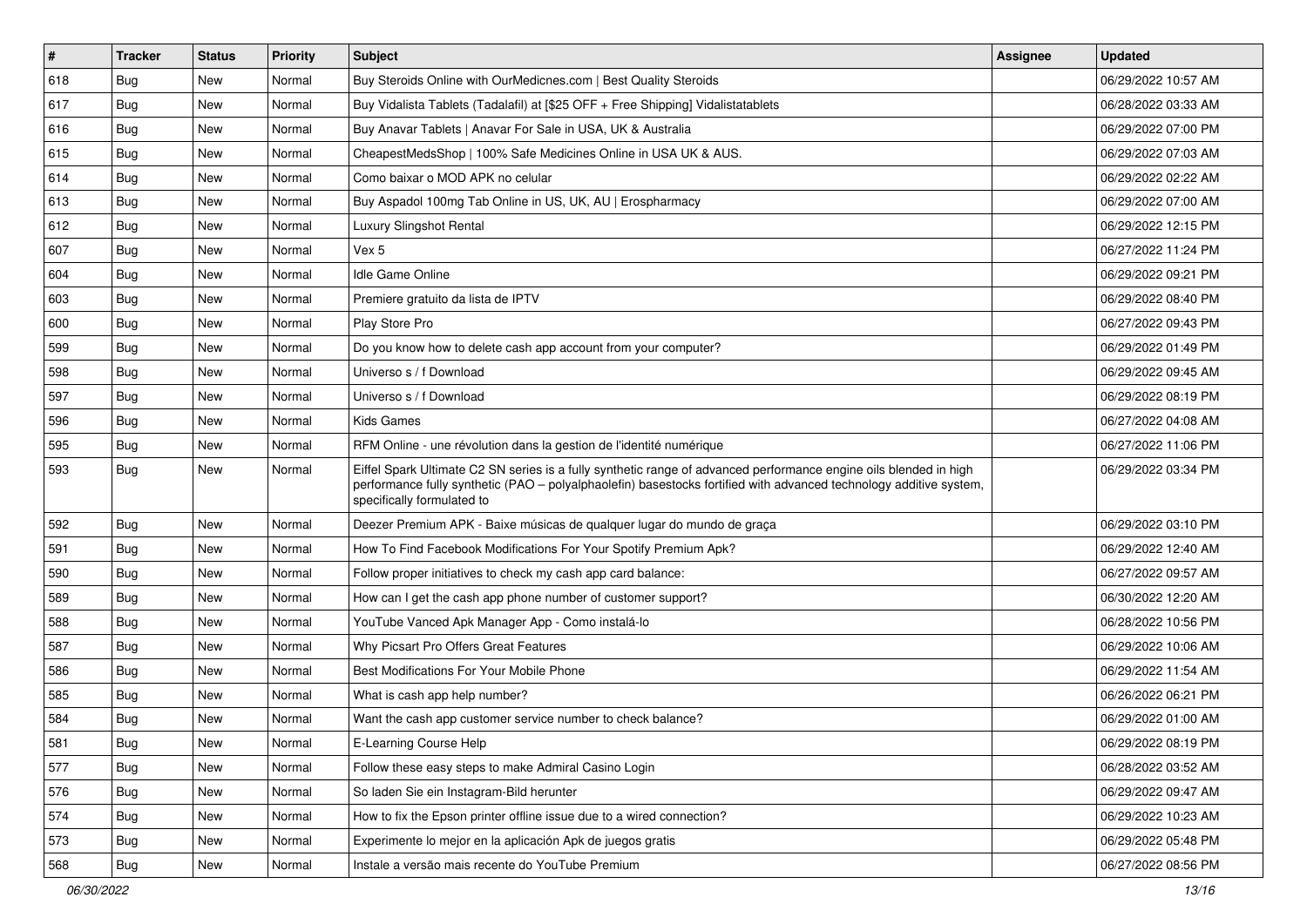| $\sharp$ | <b>Tracker</b> | <b>Status</b> | Priority | Subject                                                                                                                                                                                                                                           | <b>Assignee</b> | <b>Updated</b>      |
|----------|----------------|---------------|----------|---------------------------------------------------------------------------------------------------------------------------------------------------------------------------------------------------------------------------------------------------|-----------------|---------------------|
| 567      | <b>Bug</b>     | New           | Normal   | Singapore assignment help                                                                                                                                                                                                                         |                 | 06/29/2022 09:03 PM |
| 566      | <b>Bug</b>     | New           | Normal   | Kinemaster Pro Download - los App Review                                                                                                                                                                                                          |                 | 04/01/2022 09:27 AM |
| 565      | Bug            | New           | Normal   | How To Install RepelisPlus On Your Android Phone?                                                                                                                                                                                                 |                 | 06/28/2022 09:46 AM |
| 564      | <b>Bug</b>     | New           | Normal   | How To Install RepelisPlus On Your Android Phone?                                                                                                                                                                                                 |                 | 06/29/2022 05:11 AM |
| 563      | Bug            | New           | Normal   | Understanding the Difference Between Free and Paid Mod Apks                                                                                                                                                                                       |                 | 06/29/2022 10:32 AM |
| 562      | <b>Bug</b>     | New           | Normal   | Learn Basic Mahjong Rules                                                                                                                                                                                                                         |                 | 06/23/2022 12:48 AM |
| 561      | <b>Bug</b>     | New           | Normal   | Enjoy the Full YouTube Premium Experience With YouTube Premium Membership                                                                                                                                                                         |                 | 06/29/2022 02:18 PM |
| 560      | <b>Bug</b>     | New           | Normal   | Whatsapp Aero - Make Your Phone Auto Connect                                                                                                                                                                                                      |                 | 04/01/2022 09:28 AM |
| 556      | Bug            | New           | Normal   | Play Game Mod Apk With Your Friends                                                                                                                                                                                                               |                 | 06/29/2022 01:00 AM |
| 555      | Bug            | New           | Normal   | web design development in hyderabad                                                                                                                                                                                                               |                 | 06/29/2022 09:50 PM |
| 554      | Bug            | New           | Normal   | XvideoStudio Video Editor APK Free Download on TechToDown                                                                                                                                                                                         |                 | 06/29/2022 11:31 AM |
| 553      | Bug            | New           | Normal   | Cinema HD APK - Free Movie Enjoyment App on Android                                                                                                                                                                                               |                 | 06/29/2022 11:35 PM |
| 551      | Bug            | <b>New</b>    | Normal   | Why Do Students Need Online Best Dissertation Writing Services?                                                                                                                                                                                   |                 | 06/29/2022 06:30 PM |
| 550      | <b>Bug</b>     | New           | Normal   | Nederland FM - beste manieren om naar internationale radio op internet te luisteren                                                                                                                                                               |                 | 06/29/2022 12:06 AM |
| 549      | <b>Bug</b>     | <b>New</b>    | Normal   | Radio Luisteren                                                                                                                                                                                                                                   |                 | 06/29/2022 10:01 PM |
| 548      | Bug            | New           | Normal   | Web N Logo Design                                                                                                                                                                                                                                 |                 | 06/28/2022 08:24 AM |
| 547      | <b>Bug</b>     | New           | Normal   | Get rid of the issue of cash app down by calling experts.                                                                                                                                                                                         |                 | 06/26/2022 10:38 AM |
| 544      | <b>Bug</b>     | New           | Normal   | Hey! I had a very cool idea to order our general picture on canvas for my family as a gift. But couldn't find a good<br>one. Once my friend advised me this article in which I found what I was looking for and gave a cool gift to my<br>family. |                 | 06/27/2022 04:10 AM |
| 542      | Bug            | <b>New</b>    | Normal   | Web N Logo Design                                                                                                                                                                                                                                 |                 | 06/29/2022 11:42 AM |
| 541      | Bug            | New           | Normal   | How to fix the cash app payment failed errors?                                                                                                                                                                                                    |                 | 06/28/2022 10:56 PM |
| 540      | <b>Bug</b>     | <b>New</b>    | Normal   | Why Haven't I Received My Cash App Card? Can I get t the reasons behind it                                                                                                                                                                        |                 | 06/29/2022 09:42 AM |
| 539      | Bug            | New           | Normal   | Do you want to know how to activate cash card through phone number?                                                                                                                                                                               |                 | 04/01/2022 09:25 AM |
| 538      | <b>Bug</b>     | New           | Normal   | Will cash app refund money if scammed quickly?                                                                                                                                                                                                    |                 | 06/27/2022 10:25 AM |
| 537      | Bug            | <b>New</b>    | Normal   | Get tech assistance with customer support on ATT Yahoo email login issue.                                                                                                                                                                         |                 | 06/29/2022 11:06 PM |
| 533      | <b>Bug</b>     | New           | Normal   | How to complete the homework assignments in economics in the easiest way?                                                                                                                                                                         |                 | 06/28/2022 06:26 PM |
| 532      | Bug            | New           | Normal   | My Assignment Help                                                                                                                                                                                                                                |                 | 06/29/2022 10:39 AM |
| 529      | Bug            | New           | Normal   | Thop TV APK - Free Download for Android                                                                                                                                                                                                           |                 | 06/30/2022 06:43 AM |
| 528      | Bug            | New           | Normal   | Korean Mag                                                                                                                                                                                                                                        |                 | 06/29/2022 01:13 AM |
| 526      | <b>Bug</b>     | New           | Normal   | Soundcloud to mp3 converter - Download Soundcloud songs                                                                                                                                                                                           |                 | 06/29/2022 04:01 AM |
| 525      | <b>Bug</b>     | New           | Normal   | If you don't have a QR code: How to activate cash app card in app                                                                                                                                                                                 |                 | 06/30/2022 07:03 AM |
| 524      | Bug            | New           | Normal   | How Does Google Account Recovery Work If Your Account Is Hacked?                                                                                                                                                                                  |                 | 06/29/2022 05:32 AM |
| 520      | <b>Bug</b>     | New           | Normal   | What Is The Major Role Of Cash.app/Help and Support Page?                                                                                                                                                                                         |                 | 06/29/2022 08:57 PM |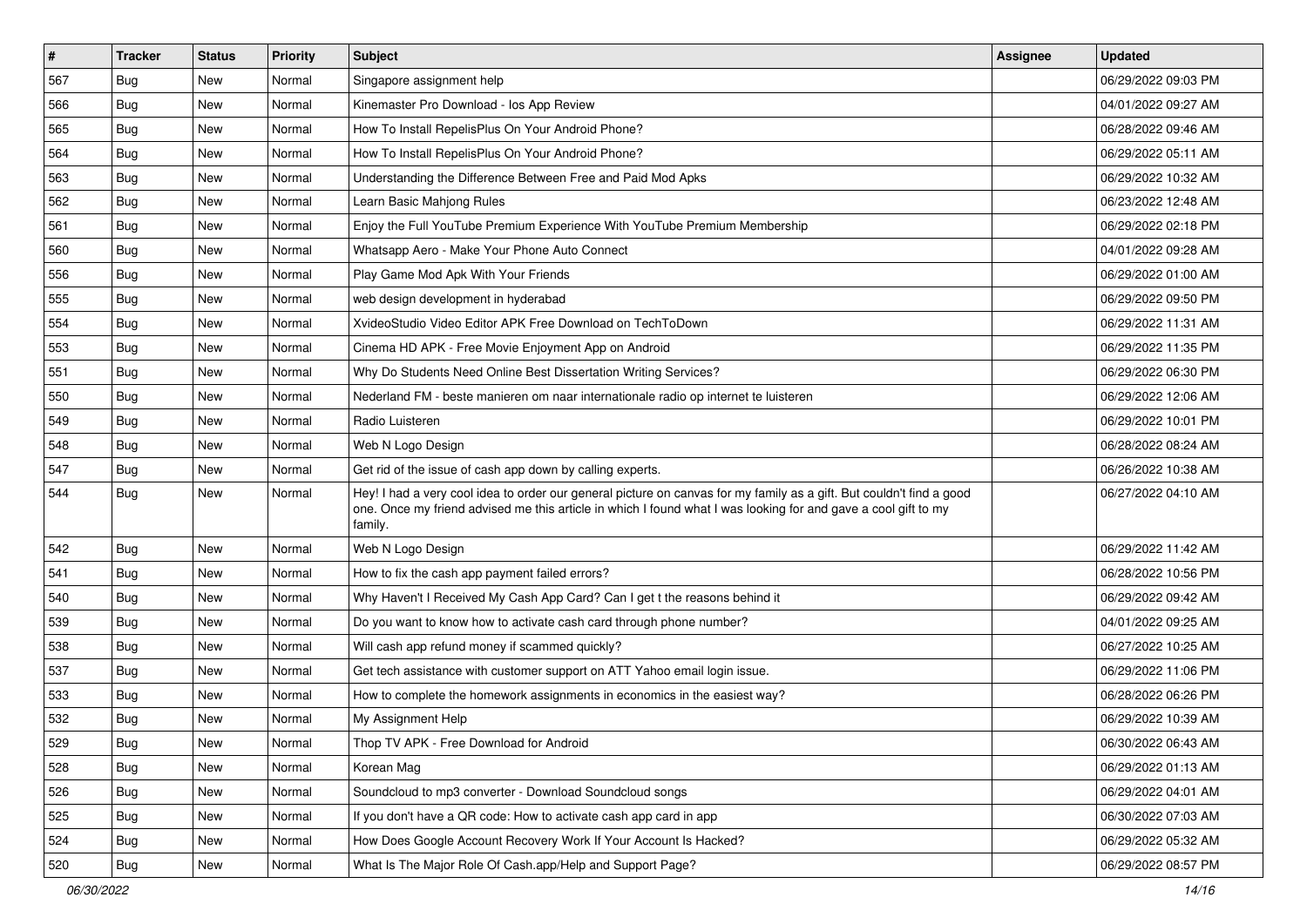| $\pmb{\#}$ | <b>Tracker</b> | <b>Status</b> | <b>Priority</b> | Subject                                                                                  | <b>Assignee</b> | <b>Updated</b>      |
|------------|----------------|---------------|-----------------|------------------------------------------------------------------------------------------|-----------------|---------------------|
| 519        | Bug            | New           | Normal          | Are you finding online UK Assignment writers?                                            |                 | 06/29/2022 01:01 PM |
| 518        | Bug            | New           | Normal          | How To Check The Balance Of Cash App Account By Taking Cash App Support?                 |                 | 06/28/2022 08:51 PM |
| 517        | <b>Bug</b>     | New           | Normal          | Proficient tips to take help of cash app support professionals:                          |                 | 06/26/2022 07:34 AM |
| 516        | Bug            | New           | Normal          | Does Cash App Help To Get Cash App Refund Without Any Interruption?                      |                 | 06/29/2022 05:12 PM |
| 515        | Bug            | <b>New</b>    | Normal          | Fragment Nike Dunk High Tokyo Fake                                                       |                 | 06/29/2022 11:19 PM |
| 514        | Bug            | New           | Normal          | Trans-Caribbean                                                                          |                 | 06/30/2022 07:28 AM |
| 512        | Bug            | New           | Normal          | The Importance Of Using Custom Writing Services                                          |                 | 06/29/2022 12:33 PM |
| 508        | Bug            | <b>New</b>    | Normal          | hire a professional dissertation help                                                    |                 | 06/30/2022 07:03 AM |
| 507        | Bug            | New           | Normal          | central.bitdefender.com                                                                  |                 | 06/29/2022 09:35 PM |
| 506        | Bug            | <b>New</b>    | Normal          | www.trendmicro.com/activate                                                              |                 | 06/30/2022 08:44 AM |
| 505        | Bug            | New           | Normal          | www.trendmicro.com/activate                                                              |                 | 06/30/2022 08:02 AM |
| 504        | Bug            | New           | Normal          | A beginner should always look for online Java assignment help!                           |                 | 06/30/2022 03:53 AM |
| 503        | Bug            | <b>New</b>    | Normal          | Youtube Premium Apk free download for Android                                            |                 | 06/30/2022 06:01 AM |
| 502        | Bug            | New           | Normal          | Les instructions pour définir des sonneries pour iPhone sont simples et faciles à suivre |                 | 06/30/2022 04:04 AM |
| 497        | Bug            | New           | Normal          | Fake Nike Dunk Low Off-White Lot 50                                                      |                 | 06/29/2022 03:23 PM |
| 496        | Bug            | New           | Normal          | What is Live NetTV?                                                                      |                 | 06/30/2022 06:44 AM |
| 495        | Bug            | New           | Normal          | Twitch Clip Downloader Download Twitch Clips Online 2021                                 |                 | 06/30/2022 03:25 AM |
| 494        | Bug            | <b>New</b>    | Normal          | <b>Buy Discussion Post</b>                                                               |                 | 06/29/2022 07:13 AM |
| 492        | Bug            | New           | Normal          | HD Streamz MOD APK v3.5.5 (Keine Werbung)                                                |                 | 06/29/2022 08:18 PM |
| 490        | Bug            | New           | Normal          | Unlock cash app account by getting quick solutions from the technical executives         |                 | 06/29/2022 09:14 PM |
| 489        | Bug            | <b>New</b>    | Normal          | Get cash app refund instantly if sent to the wrong person                                |                 | 06/30/2022 08:34 AM |
| 488        | Bug            | New           | Normal          | Quick solution to solve cash app dispute by the technical team                           |                 | 06/30/2022 05:22 AM |
| 487        | Bug            | New           | Normal          | Cheap Fake Dunks                                                                         |                 | 06/30/2022 04:33 AM |
| 484        | Bug            | New           | Normal          | UK best essay writing service                                                            |                 | 06/27/2022 02:01 PM |
| 483        | Bug            | New           | Normal          | UK best essay writing service                                                            |                 | 06/28/2022 01:35 AM |
| 482        | Bug            | <b>New</b>    | Normal          | <b>Text Window</b>                                                                       |                 | 06/30/2022 02:27 AM |
| 481        | <b>Bug</b>     | New           | Normal          | Nur Online Shop                                                                          |                 | 06/29/2022 03:52 PM |
| 480        | <b>Bug</b>     | New           | Normal          | Nur Online Shop                                                                          |                 | 06/30/2022 07:46 AM |
| 479        | Bug            | New           | Normal          | Limousine Service Bellevue WA                                                            |                 | 06/29/2022 09:16 AM |
| 477        | Bug            | New           | Normal          | What Does Online Coupon Mean?                                                            |                 | 06/28/2022 06:40 PM |
| 475        | <b>Bug</b>     | New           | Normal          | Floor Cleaning Arlington MA                                                              |                 | 06/29/2022 05:53 PM |
| 474        | Bug            | New           | Normal          | Floor Waxing Arlington MA                                                                |                 | 06/28/2022 08:10 PM |
| 473        | <b>Bug</b>     | New           | Normal          | Floor Stripping Arlington MA                                                             |                 | 06/29/2022 09:20 PM |